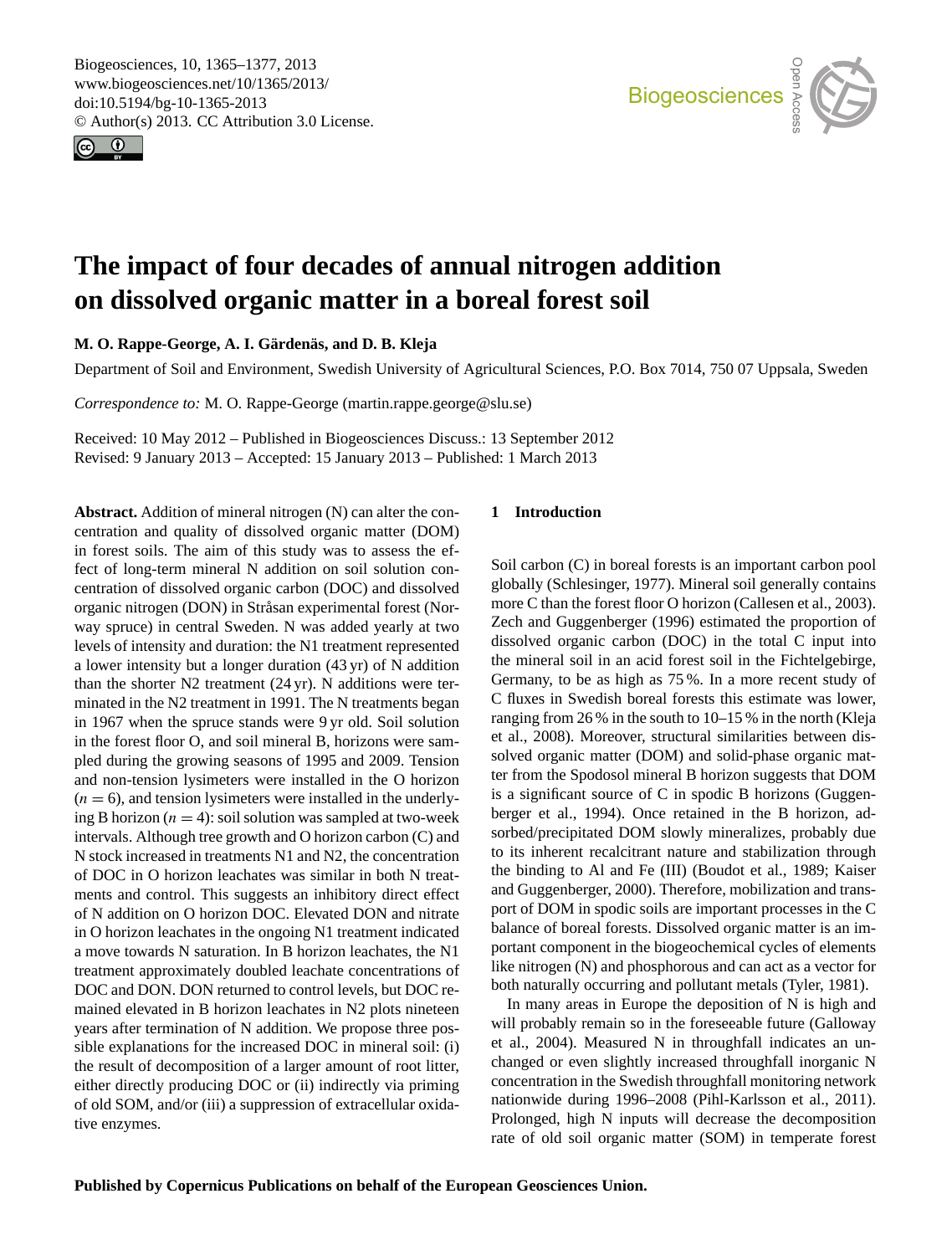ecosystems (Berg and Matzner, 1997), and litter decomposition is negatively correlated to N enrichment, in particular for low quality substrates (Knorr et al., 2005). Also, there are reports of decreasing C mineralization rates from O horizon material following application of ammonium  $(NH_4^+)$ salts in laboratory studies (Sjöberg et al., 2003). Incomplete decomposition of lignin type SOM induced by high availability of N may be linked to an increase in availability of water soluble, partially decomposed lignin degradation products (Fog, 1988). Guggenberger (1994) found support for increasing dissolved organic carbon (DOC) fluxes and prevalence of products from incomplete lignin degradation in response to elevated deposition of N and sulphur (S) in German spruce forests. After one year of N amendment through applying sodium nitrate (NaNO<sub>3</sub>) at  $30 \text{ kg N} \text{ ha}^{-1} \text{ yr}^{-1}$  to a North American deciduous forest stand, water-extractable DOC increased and the oxidative enzyme activity in soil was reduced (Sinsabaugh et al., 2004).

However, there is little information on how an elevated supply of N affects long-term leaching of DOM at stand level. In the Harvard Forest experiment in eastern North America, Currie et al. (1996) did not find a significant increase in the concentration of DOC in the forest floor after seven years of ammonium nitrate,  $NH<sub>4</sub>NO<sub>3</sub>$ , application. Conversely, in mature sugar maple dominated stands, the leaching of DOC through mineral soil increased (more than three times more than the control) and leaching of dissolved organic nitrogen (DON) increased (more than six times more than the control) after the addition of 30 kg NO<sub>3</sub>-N ha<sup>-1</sup> yr<sup>-1</sup> for eight years (Pregitzer et al., 2004). In the study by Pregitzer et al. (2004), the effect of elevated N deposition on leaching of DOC and DON in mineral B horizon was tested experimentally across a gradient of N availability, temperature and N deposition.

In N addition experiments, the contrasting effects of treatment on DOC might be explained by changes in soil acidity (Evans et al., 2008) because dissociation of functional groups can increase DOC solubility and presence of polyvalent cations limit it. In experiments where N addition probably acidified the soil (e.g. N added as NH4SO4), DOC in soil solution should decrease by this mechanism, whereas, if N addition decreased acidity (e.g. N added as  $NaNO<sub>3</sub>$ ), DOC in soil solution should increase.

The leaching of DOC positively correlates with litterfall production in five coniferous forests across Europe (Gundersen et al., 1998). In a laboratory experiment the amount of substrate C increased the amount of extractable DOC (Park et al., 2002). However, the extent to which soil C and N stocks influence the concentration of DOC or DON is unclear (Kalbitz et al., 2000). As long-term N addition might influence net primary productivity (NPP) of the ecosystem, indirect effects of N addition, resulting from changes to soil C and N stocks, might affect soil solution DOC and DON concentration.

In the present study, a Norway spruce (Picea abies (L.) Karst) forest stand in central Sweden, E26A Stråsan (Tamm et al., 1974), was fertilized annually with ammonium nitrate, NH4NO3, beginning in 1967. The aim was to contrast the effect of long-term  $(>40 \text{ yr})$ , intermediate-intensity N addition  $(37 \text{ kg N} \text{ ha}^{-1} \text{ yr}^{-1})$  to shorter-duration  $(24 \text{ yr})$ , highintensity N addition (73 kg N ha−<sup>1</sup> yr−<sup>1</sup> ) on soil solution concentration of DOC and DON in O and B horizon soil solution. The properties of the DOM, as determined by fractionation based on hydrophobicity and acidity (Leenheer, 1981), and UV absorbance at 254 and 280 nm, were studied. The hypothesis was that N addition increased the formation of partially decomposed lignin degradation products found in O horizon, resulting in increased DOC concentrations in O and B horizon leachates. This increase in DOC should be linked with a higher abundance of aromatic moieties of the DOM, indicated by increased specific UV absorption (at 254 and 280 nm) and an increased hydrophobicity of the DOM.

### **2 Materials and methods**

## **2.1 Site description**

The field site E26A Stråsan (Tamm et al., 1974) is an experimental spruce forest located 350 m above sea level in central Sweden ( $60°55'$  N,  $16°01'E$ ). The soil type is classified as a haplic podzol (Berggren Kleja et al., 1998). Parent material consists of glacial till, with medium and fine sand as dominating fractions and a normal to high frequency of stones. Roots are present down into the mineral B horizon. Average horizon depths were 10 cm (O horizon), 6 cm (E horizon) and 14 cm (B1 horizon) in 2011.

The experiment was designed as a randomized block experiment with two blocks. Plots were  $30 \text{ m} \times 30 \text{ m}$ , with measuring plots of  $25 \text{ m} \times 25 \text{ m}$ . Measurements were taken in the control and N-fertilized plots to which  $NH<sub>4</sub>NO<sub>3</sub>$  had been added at average rates of 35 (N1) and 73 (N2) kg ha<sup>-1</sup> yr<sup>-1</sup> (Table 1). The N addition in the N1 treatment was of lower intensity but longer duration (43 yr) than the N2 treatment, which was of higher intensity and shorter duration  $(24 \text{ yr})$ . Although the N additions were terminated in the N2 treatment in 1990, the N2 plots had received a larger cumulative amount of N than the ongoing N1 treatment by 2009. The  $NH<sub>4</sub>NO<sub>3</sub>$  salt was spread manually in May once a year. In 2009, manual application of ammonium nitrate was on 12 May, but for 1995 no application date was recorded.

Until the middle of the 1950s, the experimental area was covered with old Norway spruce-dominated (*Picea abies* (L.) Karst.) forest. Trees were felled in 1956 and the site was subjected to burning in the early summer of 1957. Norway spruce seedlings were planted in the spring of 1958.

At a nearby meteorological station of the Swedish Hydrological and Meteorological Institute ( $60°57'$  N,  $16°26'E$ ), the mean annual precipitation and temperature were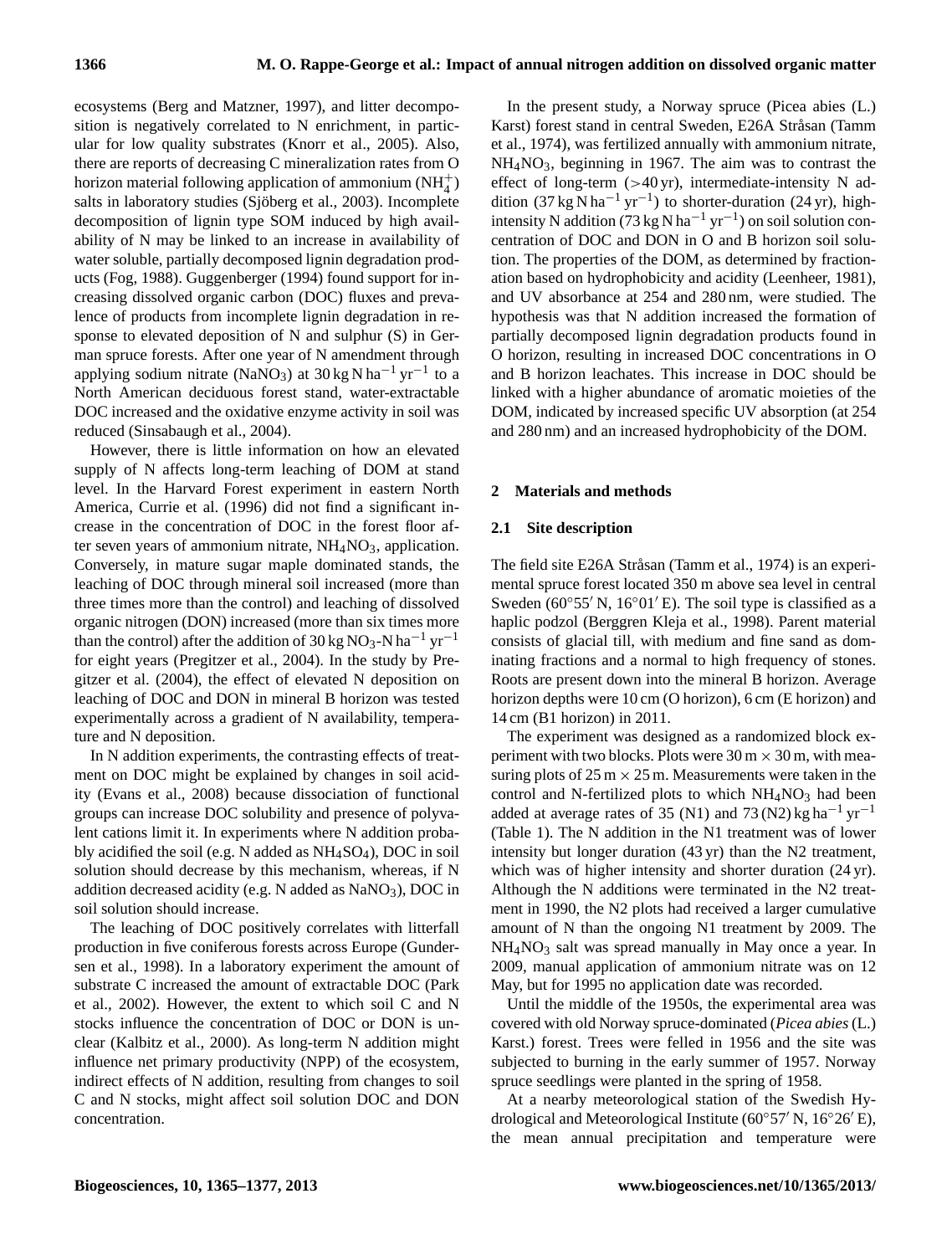**Table 1.** Nitrogen addition rates (kg N ha<sup>-1</sup> yr<sup>-1</sup>) and total amount of N added 1967–2009 (kg N ha<sup>-1</sup>) at Stråsan.

| Year            | Duration           | Control           | N1   | N2   |
|-----------------|--------------------|-------------------|------|------|
| 1967-1969       | 3 yr               | $\theta$          | 60   | 120  |
| 1970-1976       | 7 <sub>yr</sub>    | $\theta$          | 40   | 80   |
| 1977-1990       | $14 \,\mathrm{yr}$ | $\mathbf{\Omega}$ | 40   | 60   |
| 1991-2009       | 19 yr              | $\mathbf{\Omega}$ | 30   |      |
| Total 1967–2009 | $43 \,\mathrm{yr}$ | 0                 | 1590 | 1760 |

584 mm yr<sup>-1</sup> and 4.3 °C for the period 1995 to 2009. The effective temperature sum (accumulated daily mean temperatures in excess of  $5^{\circ}$ C) was 1163 °C days in 1995 and 1209 ◦C days in 2009. The annual precipitation was 729 mm in 1995 and 733 mm in 2009 (data from SMHI, Swedish Hydrological and Meteorological Institute, [http://www.smhi.](http://www.smhi.se) [se\)](http://www.smhi.se). Based on data for the period 1961 to 1990, snowmelt was usually complete by mid-April. The wet deposition of inorganic N at Stråsan was approximately 5.1 kg N ha<sup>-1</sup> yr<sup>-1</sup> in 1995/1996 and 3.2 kg N ha<sup>-1</sup> yr<sup>-1</sup> in 2009/2010 (data from IVL, Swedish Environmental Institute, [http://www.ivl.se\)](http://www.ivl.se).

#### **2.2 Installation of lysimeters and sampling of soil solution**

Zero-tension lysimeters (ZTLs) were installed below the O horizon at 6 locations per plot to sample the water moving freely under the act of gravity. The ZTLs (Bio-Konsult, Skanör, Sweden) consisted of a Plexiglas trough  $(30 \text{ cm} \times 30 \text{ cm})$  with two layers of polyethylene nets (mesh) sizes 2 mm and 0.5 mm) on top. The lysimeters were connected by silicone tubing to a borosilicate glass bottle. In addition, Rhizon-type lysimeters (R) were installed at the bottom of the O horizon, six in each plot, to sample the mesopore and micropore soil water through tension: the Rhizontype lysimeters were only sampled during 1995.

In the lower B horizon ( $\sim$  50 cm depth), tension lysimeters (TLs) were installed at four locations in each plot. The TLs consisted of poly(tetraflourethylene) porous cup lysimeters (Prenart Equipment Aps, Frederiksberg, Denmark) with a pore size of 4 µm: poly(tetraflourethylene) cups are chemically inert with respect to DOC (Beier and Hansen, 1992). Solutions were collected in borosilicate glass bottles. Both the TL cups and Rhizon lysimeters were operated at a transient vacuum with an initial tension of −70 kPa.

All lysimeters were installed in the outer part of the projection of tree crowns to obtain a similar influence of throughfall on the lysimeter solutions. Collecting bottles were placed below ground in PVC tubes (50 cm) vertically installed in the soil. A lid consisting of styrofoam ensured that solutions were kept cool and dark during the sampling periods. The TLs were installed in June 1994 and the ZTLs in September– October 1994.

The soil solution was sampled during two years: 20 June 1995 to 21 November 1995 and 8 June 2009 to 12 November 2009. For both years, the sampling interval was two weeks. The soil solution was sampled twelve times per year. Two sets of bottles were used for the solutions collected by ZTLs; these were used alternatively to enable bottles to be cleaned in the laboratory (rinsing with de-ionized water and burning at  $200-250$  °C) before each sampling period. The bottles for TLs were rinsed in the field with de-ionized water on each sampling occasion.

During 1995, samples from each lysimeter were analyzed separately, but for samples taken during 2009 so-called "pooled samples" were analyzed. Pooled samples were obtained by pouring the samples gathered by all lysimeters from the experimental plot into a large container from which a composite sample was taken and analyzed. Pooling of samples thus renders volume-weighted concentrations per plot. If a lysimeter had a larger volume than  $1 \text{ dm}^3$ , only a 1dm<sup>3</sup> sample from that specific lysimeter was added to the bulk sample. Samples from 1995 were calculated as volumeweighted concentrations by plot and sampling occasion.

## **2.3 Chemical analyses of soil solution**

Samples were filtered through a 0.2-um filter and analyzed for pH, total organic carbon (TOC),  $NO_3^-$  (aq.),  $NH_4^+$  (aq.), metals (Al, Fe, Mn, Ca, K, Mg, Na), anions (Br, Cl, PO4, SO4) and total nitrogen (TN). The samples were stored at  $+2$  °C until analysis. DON was calculated by subtracting N content in inorganic N species ( $NO<sub>3</sub>-N$  and  $NH<sub>4</sub>-N$ ) from the TN concentration. In 1995, DOC was fractionated into hydrophobic acids (HoA) and neutrals (HoN), and into hydrophilic acids (HiA), neutrals (HiN) and bases (HiB) with an adsorption chromatographic technique according to Leenheer (1981). In 2009, UV absorbance at 254 and 280 nm was measured. Specific UV absorbance, SUVA, was calculated by dividing UV absorbance (m−<sup>1</sup> ) by DOC concentration  $(mg L^{-1}).$ 

An aliquot for TOC analysis was filtered through 0.2-um filters (Acrodisc PF, Gelman Sciences, MI) and acidified to pH 3 with HCl. In 1995, TOC measurements were made with a Shimadzu TOC-500 analyzer (Shimadzu Corporation, Kyoto, Japan); a Shimadzu TOC-VCPH analyzer was used in 2009. Analyses were usually performed within 1 week of sampling.

In 1995, TN samples were treated to persulphate oxidation  $(10 g K<sub>2</sub> S<sub>2</sub> O<sub>8</sub>$  in 1 L of 0.15 M NaOH) by mixing equal volumes and boiling under pressure (14 kPa) for 25 min. Before analysis of NO<sub>3</sub> by Flow Injected Analysis (FIA), 0.25 mL of  $1.44 \text{ M H}_2\text{SO}_4$  was added. Determination of TN was performed with a Shimadzu TNM-1 TN analyzer (Shimadzu Corporation, Kyoto, Japan) in 2009.

Anions (Br, Cl, PO4, SO4, and NO3−) were analyzed by ion chromatography using a Dionex 2000i/SP column in 1995 and a Metrosep A Supp 5 column in 2009. NH $_4^+$  was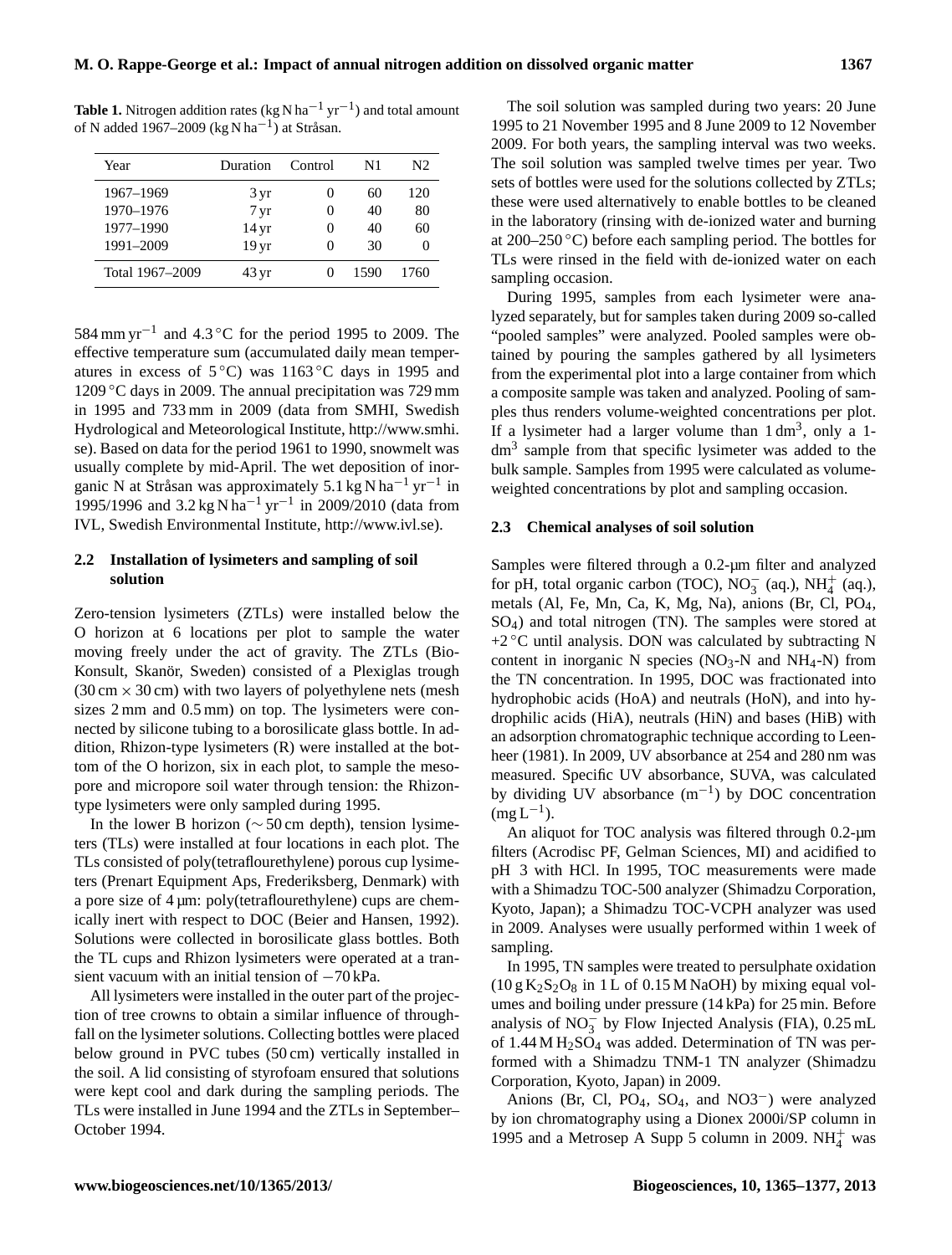analyzed by a FIAStar 5000 analyzator (FOSS, Hilleroed, Denmark) in 2009. The limit of detection (LOD) for  $NO_3^$ and NH<sup>+</sup> were 0.01 mg L<sup>-1</sup>. Values below detection limit were set to half LOD.

Metals (Al, Fe, Mn, Ca, K, Mg, and Na) were analyzed by a mass spectrometer, ELAN 6000, and an OPTIMA 3000 DV torch (Perkin Elmer, Waltham, USA). The pH of leachate solutions was measured with a microprocessor, ionalyzer/901 (Orion Research, Beverly, MA), using a combination glass electrode (Radiometer model PHC2002-8). UV absorbance was determined on a UV VIS spectrophotometer, Lambda 11 (Perkin Elmer, Waltham, USA), using a 10-mm cuvette.

As a measure of the potentially induced acidity of the experimental N additions, acid-neutralizing capacity (ANC) forcing (Evans et al., 2008) was calculated according to Eq. (1):

$$
ANC forcing = \Delta NH_4^+ - \Delta NO_3^-, \tag{1}
$$

where  $\Delta NH_4^+$  is the difference between treatment and control in mean annual soil solution concentration ( $\mu$ eq. L<sup>-1</sup>) of NH<sup>+</sup><sub>4</sub>, and  $\Delta NO_3^-$  is the difference between treatment and control in mean annual soil solution concentration ( $\mu$ eq.  $L^{-1}$ ) of  $NO_3^-$ .

#### **2.4 Sampling and analyses of soils**

Samples from the  $O_i$  and  $O_{e+a}$  horizon were taken in August 2010 with stainless steel cylinders  $(\emptyset$  49 mm). Six composite samples, each consisting of 25 subsamples, were taken from a grid in the measuring plots  $(25 \text{ m} \times 25 \text{ m})$ . Samples were weighed and then passed through a 4-mm sieve to remove coarse fragments and to homogenize the samples. Dry weights were determined after drying for at least 24 h at 105 ◦C. The C and N contents were determined from ground samples with a LECO elemental CNS-2000 analyzer (LECO Instruments, St. Joseph, USA).

For estimating the C and N stock in  $O_{e+a}$  horizon, the volume occupied by stones and boulders was corrected with the rod penetration method of Viro (1952). The percentage of stones and boulders in the  $O_{e+a}$  horizon was assumed equivalent to the percentage of penetrations that hit a stone on the surface or within the  $O_{e+a}$  horizon at a depth of less than half the mean depth of the  $O_{e+a}$  horizon. Data on C and N stock estimates made in 1996 were obtained from Andersson et al. (2002).

#### **2.5 Estimates of standing stem volume**

Trees were calipered in the experimental plots in both 1997 and 2010. The measurements were made in inner plots measuring  $20 \text{ m} \times 20 \text{ m}$  and centered in the net plots which were  $25 \text{ m} \times 25 \text{ m}$ . The standing stock volume was estimated by the use of stand volume functions for Norway spruce, *Picea abies* (Brandel, 1990): standing dead trees were not included in the estimates. Total stemwood production was estimated by including data for thinned volumes, i.e. the volumes of trees cut down and removed for the benefit of the remaining stand. Data on diameter at breast height and height in 1997 were obtained from a database hosted by the Unit for Fieldbased Forest Research (Swedish University of Agricultural Sciences).

#### **2.6 Statistical analyses**

Treatment effects on the concentrations of DOC, DON, and properties of the DOM were analyzed as a randomized block experiment on time series soil solution data. Auto-correlation of any lag in time series data was not significant ( $p > 0.05$ ). Moreover, the data indicated strong cross-correlation between time series of the different treatments. For analysis of soil solution data of DOC and DON during the years 1995 and 2009, a multiple linear model was fitted according to

$$
y_{ijkl} = \mu + \alpha_i + b_j + d_{ij} + t_k + m_l + e_{ijkl}, \qquad (2)
$$

where

- $y_{ijkl}$  = dependent variable
- $-\mu$  = overall mean
- $-\alpha_i$  = treatment effect
- $b_j$  = random block effect
- $-d_{ij}$  = treatment  $\times$  year effect
- $t_k$  = effect of date of sampling
- $m_l$  = effect of year
- $-e_{ijkl}$  = random error

Treatment, block, year, and date of sampling were treated as factors. The data were log-transformed prior to model evaluation in order to improve approximation to normality. Data on Leenheer fractionation (analyzed in 1995) and SUVA (analyzed in 2009) were treated in a similar model, but without year as a factor. The linear model was interpreted by analysis of variance (ANOVA). If significant treatment effects were indicated, post hoc analyses were continued with Tukey's honest significant difference (HSD) method.

The control plots repeatedly displayed soil solution  $NO_3^$ and  $NH<sub>4</sub><sup>+</sup>$  below the detection limit; this was the reason these variables were not treated in the time series analysis. Instead, seasonal means were used. For data on non-time series  $(NO<sub>3</sub><sup>-</sup>, NH<sub>4</sub><sup>+</sup>, pH, ionic strength, soil C and N, and stand$ ing tree volume), a linear model with treatment, block and year as factors was used. The linear model was interpreted by ANOVA. If significant treatment effects were indicated, post hoc analyses were made with the Tukey HSD method.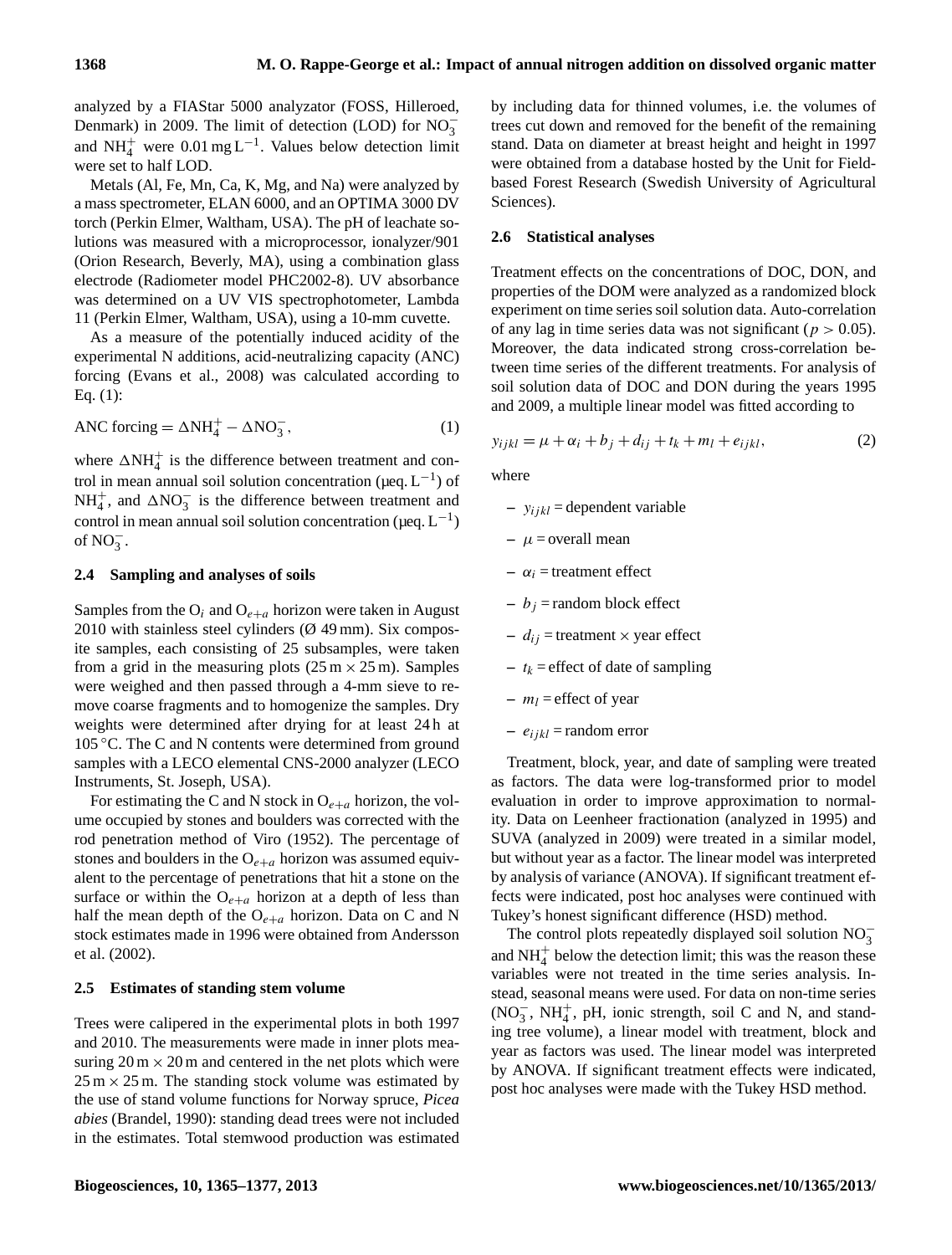**Table 2.** Soil carbon and nitrogen pools in 1996 and 2010 (tonnes C and N ha<sup>-1</sup>, respectively). Values are mean  $\pm$  range ( $n = 2$ ). Superscripts  $({}^{a},{}^{b},{}^{c}$  and  ${d}$ ) denote significant differences at  $P = 0.05$  (Tukey HSD test). Within rows, means lacking a common superscript differ. Data from 1996 are from Andersson et al. (2001).

|                                         |                                                                   | 1996                                                                |                                                                           |                                                                           | 2010                                                                  |                                                                                      |
|-----------------------------------------|-------------------------------------------------------------------|---------------------------------------------------------------------|---------------------------------------------------------------------------|---------------------------------------------------------------------------|-----------------------------------------------------------------------|--------------------------------------------------------------------------------------|
|                                         | Control                                                           | N1                                                                  | N <sub>2</sub>                                                            | Control                                                                   | N1                                                                    | N <sub>2</sub>                                                                       |
| Carbon<br>$O_i$<br>$O_{e+a}$<br>Total   | $1.2 \pm 0.1^a$<br>$18.2 \pm 3.2^a$<br>$19.4 \pm 3.3^{\rm a}$     | $3.6 \pm 0.1^b$<br>$39.0 \pm 8.8^{b}$<br>$42.6 \pm 8.9^b$           | $4.0 \pm 0.4^{\rm b}$<br>$44.7 \pm 4.1^{\rm b}$<br>$48.7 \pm 4.4^{\rm b}$ | $2.4 \pm 0.2^{\circ}$<br>$20.2 \pm 2.6^{\circ}$<br>$22.6 \pm 2.7^{\rm a}$ | $4.3 \pm 0.3^{b}$<br>$45.1 \pm 10.0^b$<br>$49.4 \pm 10.2^{\rm b}$     | $3.7 \pm 0.1^b$<br>$45.5 \pm 3.2^b$<br>$49.2 \pm 3.3^{b}$                            |
| Nitrogen<br>$O_i$<br>$O_{e+a}$<br>Total | $0.03 \pm 0.01^a$<br>$0.54 \pm 0.09^a$<br>$0.57 \pm 0.09^{\circ}$ | $0.13 \pm 0.01^{\rm b,c}$<br>$1.44 \pm 0.30^b$<br>$1.57 \pm 0.31^b$ | $0.16 \pm 0.02^b$<br>$1.77 \pm 0.17^{\rm b}$<br>$1.92 \pm 0.19^b$         | $0.06 \pm 0.01^{\text{a,d}}$<br>$0.60 \pm 0.07^a$<br>$0.66 \pm 0.07^a$    | $0.12 \pm 0.01^{b,c}$<br>$1.60 \pm 0.34^b$<br>$1.73 \pm 0.34^{\rm b}$ | $0.10 \pm 0.01$ <sup>c,d</sup><br>$1.75 \pm 0.17^{\rm b}$<br>$1.85 \pm 0.17^{\rm b}$ |

## **3 Results**

## **3.1 Soil C and N**

The C and N stocks in the  $O_i$  and  $O_{e+a}$  horizons were larger in the N-treated plots than control (Table 2). In 1996, the C stock in  $O_i + O_{e+a}$ in treatment N1  $(42.6 \pm 8.9 \text{ tonnes C ha}^{-1})$  and N2  $(48.7 \pm 4.4 \text{ tonnes } \text{C} \text{ ha}^{-1})$  were more than double the C stock found in control (19.4  $\pm$  3.3 tonnes ha<sup>-1</sup>). Although N addition was ended in treatment N2 by 1991, the C stock was not significantly different from that in the ongoing N treatment, N1, in 2010. The largest increase in C stock (relative to control) was in the  $O_i$  horizon in 1996 and in the  $O_{e+a}$  horizon in 2010 for both N treatments. Soil carbon in  $O_{i+e+a}$  horizon increased by 19.4  $\pm$  4.6 and 16.6 ± 0.7 kg C ha<sup>-1</sup> yr<sup>-1</sup> per added kg N ha<sup>-1</sup> yr<sup>-1</sup> in treatments N1 and N2 in 1996: the corresponding figures were  $16.8 \pm 4.7$  and  $15.1 \pm 0.3$  kg C ha<sup>-1</sup> yr<sup>-1</sup> per added  $kg N ha^{-1} yr^{-1}$  in 2010.

The N stock in  $O_i + O_{e+a}$  in 1996 was, similarly to C stock, more than double the control  $(0.57 \pm 0.09 \text{ tonnes N ha}^{-1})$  in both N treatments  $(1.57 \pm 0.31$  and  $1.92 \pm 0.19$  tonnes N ha<sup>-1</sup> in N1 and N2 respectively). The  $O_{e+a}$  horizon C and N stocks presented the largest relative change in the ongoing N1 treatment during the period 1996 to 2010, although the difference between years was not significant ( $p > 0.05$ ).

The C/N-ratio in the O<sub>e+a</sub> horizon was  $33 \text{ g g}^{-1}$  for the control and  $28 \text{ g g}^{-1}$  for N1 in both 1996 and 2010. The  $C/N$ -ratio in  $O_{e+a}$  horizon in the N2 treatment increased slightly, from  $25 \text{ g g}^{-1}$  in 1996 to  $27 \text{ g g}^{-1}$  in 2010. The C/N-ratio in the  $O_{e+a}$  horizon was lower than control in both N treatments. The C/N-ratio was higher in  $O_i$  than in  $O_{e+a}$  regardless of treatment. The lowest C/N-ratio in  $O_i$ horizon was found in the ongoing N1 treatment in 1996 (N1:  $28 \text{ g g}^{-1}$ ).

#### **3.2 Tree stand development**

There were large increases in stemwood production in the fertilized plots by 1997 (Table 3). For treatments N1 and N2, stem volume increased by approximately 65 %, compared to control. The difference between the N1 and N2 plots was not significant ( $p > 0.05$ ). In 2010, after an additional thirteen years of N addition in the N1 treatment, the increase in growth was less: 49 % for N1 treatment (the corresponding figure for N2 was 55 %). This was partly explained by more thinned volumes in the N1 plots and that the standing tree volume in control plots increased from 163.5 to  $286.2 \text{ m}^3$  on bark ha−<sup>1</sup> between 1997 and 2010.

By assuming a tree wood density of 500 kg m<sup>-3</sup> and a C content of 50 % (by mass), standing stemwood increased by 21.0 ± 0.1 and 15.7 ± 0.4 kg C ha<sup>-1</sup> yr<sup>-1</sup> per kg N added ha<sup>-1</sup> yr<sup>-1</sup> in treatments N1 and N2 in 1997: the corresponding figures were  $21.4 \pm 0.8$  and  $22.1 \pm 3.5$  kg C ha<sup>-1</sup> yr<sup>-1</sup> per kg N added ha<sup>-1</sup> yr<sup>-1</sup> in 2010.

#### **3.3 Soil solution chemistry**

#### **3.3.1 Dissolved organic carbon and nitrogen**

Soil solution DOC concentrations were highly variable in O horizon leachates throughout the growing season, ranging from 10 to  $90 \text{ mg L}^{-1}$  (Fig. 1); however, no clear seasonal pattern could be distinguished in either year in data from ZTLs or R-type lysimeters. The addition of N did not affect DOC in O horizon leachates in ZTLs or R-type lysimeters (Table 4). DOC annual mean concentration in both the N1 and N2 plots was slightly higher than in control plots in 2009, but the effect was not significant. Regardless of treatment, DOC in ZTL leachates was higher in 2009 than in 1995  $(p < 0.05)$ .

In contrast, there were treatment effects in B horizon leachates for both years: during both 1995 and 2009, DOC in the low-intensity, ongoing N1 treatment was higher than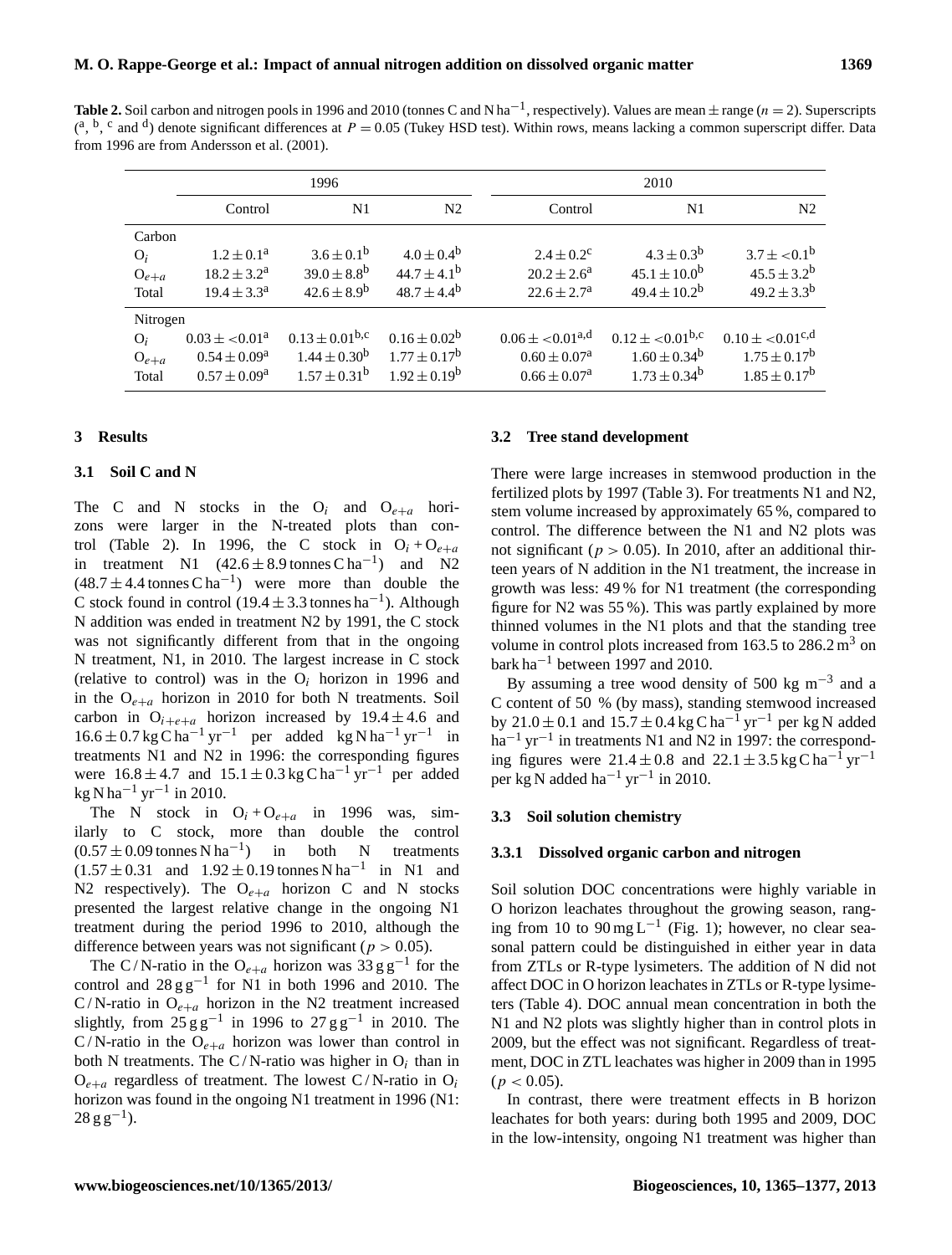**Table 3.** Standing tree volume, thinned and total production of stemwood (m<sup>3</sup> on bark ha<sup>-1</sup>) at Stråsan. Values are mean ± range (n = 2). Superscripts (<sup>a</sup>, <sup>b</sup>, <sup>c</sup> and <sup>d</sup>) denote significant differences at *P* = 0.05 (Tukey HSD test). Within columns, means lacking a common superscript differ. Data on diameter at breast height and height in 1997 were obtained from the Unit for Field-based Forest Research database (Swedish University of Agricultural Sciences).

|                                 |                                                                         | 1997                                             |                                                                  |                                                                                   | 2010                                         |                                                                        |
|---------------------------------|-------------------------------------------------------------------------|--------------------------------------------------|------------------------------------------------------------------|-----------------------------------------------------------------------------------|----------------------------------------------|------------------------------------------------------------------------|
|                                 | Standing<br>tree<br>volume                                              | Thinned<br>volume                                | Total<br>production                                              | Standing<br>tree<br>volume                                                        | Thinned<br>volume                            | Total<br>production                                                    |
| Control<br>N1<br>N <sub>2</sub> | $163.5 \pm 2.5^{\circ}$<br>$267.0 \pm 2.0^b$<br>$274.5 \pm 0.5^{\rm b}$ | $7.6 \pm 0.5$<br>$46.2 \pm 2.3$<br>$39.7 + 13.3$ | $171.1 + 2.0^a$<br>$313.2 \pm 0.3^{\rm b}$<br>$314.2 + 13.8^{b}$ | $286.2 \pm 17.7^c$<br>$424.7 \pm 12.7$ <sup>d</sup><br>$442.1 + 7.0$ <sup>d</sup> | $9.7 \pm 2.8$<br>$16.0 \pm 8.2$<br>$11 + 11$ | $295.9 \pm 14.9^{\circ}$<br>$440.6 \pm 4.5^{\rm d}$<br>$443.2 + 5.9^d$ |

in the control, and the DOC concentrations in the N2 treatment were higher than in N1. In comparison to O horizon leachates, mineral B horizon leachates were less variable. Moreover, DOC concentrations below the B horizon were generally an order of magnitude smaller than below the O horizon, indicating the large capacity for sorption/precipitation of DOM in the mineral soil. DOC in TL leachates was higher during 2009 than 1995 ( $p < 0.05$ ) in all treatments. The annual means of DOC in both O horizon ZTL and B horizon TL leachates were correlated to the standing tree volume of individual plots (Fig. 2).

In 1995, DON concentrations in O horizon R-type lysimeter leachates were elevated in the N1 treatment, compared to both the control and N2. By 2009, O horizon ZTL leachate DON was higher in both N1 and N2 than in control plots  $(p < 0.05)$ . Both N1 plots displayed elevated DON concentrations (>6 mg  $DOML^{-1}$ ) during early summer 2009, and DON in mineral B horizon leachates were elevated approximately one month later (Fig. 1).

In B horizon leachates, DON in N1 plots were elevated in 2009 but not in 1995, similarly to ZTL leachates. By contrast, DON concentrations in N2 plots differed from control plots only in 1995. The difference in DON in B horizon leachates between 2009 and 1995 was not significant ( $p > 0.05$ ).

DOC and DON concentrations in O horizon leachates were positively correlated with sampled water volume across sample collection dates ( $p < 0.05$  for both) but with low explained variance (DOC  $R^2 = 0.07$  and DON  $R^2 = 0.01$ ). In B horizon lysimeters, DOC concentrations were positively correlated with sampled water volume ( $p < 0.05$ ;  $R^2 = 0.36$ , but DON concentrations were not ( $p = 0.29$ ). ZTL and R-type lysimeter leachates did not correlate with respect to either DOC ( $p = 0.19$ ) or DON ( $p = 0.11$ ) on time series data, indicating that the two lysimeter types sampled different kind of soil waters.

As O horizon leachate DOC concentration was unchanged but DON concentration increased in the N1 treatment, the DOC / DON-ratio decreased. In 1995 the DOC / DON-ratio on annual mean concentrations in O horizon leachates was 70 % of control in both N treatments (Fig. 3). In 2009, the

DOC/DON-ratio in the N1 treatment was 41 % of control: the corresponding figure for the N2 treatment was 78 %. The annual mean DOC / DON in ZTL leachates did not show a 1 : 1 relationship with  $C/N$  in the O horizon (Fig. 2). Especially N1 plots DOC / DON were low in 2009, because DON was elevated. The response of SOM and DOM to long-term N addition thus differed, at least in time lag.

# **3.3.2 Hydrophobicity, acid-base and UV absorbance of leachate DOM**

No effect of treatment on the hydrophobicity or acidity of DOM was observed in O horizon leachates, estimated by Leenheer fractionation (Table 5). Hydrophobic and hydrophilic acids were the dominating fractions of the DOM  $(>90\%$  by mass) in leachates from both R-type lysimeters and ZTLs. Thus, neutrals and bases constituted low proportions of the DOM  $\left( <10\% \right)$ .

SUVA254 nm and SUVA280 nm did not reveal any treatment effects in O horizon leachates in 2009 (Table 6), confirming the results from Leenheer fractionation. However, in the mineral B horizon, SUVA<sub>254 nm</sub> was higher ( $p < 0.05$ ) in N1 and N2 plots compared to control. SUVA<sub>280 nm</sub> was only elevated in the N2 plots ( $p < 0.05$ ).

## **3.3.3 Ionic strength and acidity**

Ionic strength in the O horizon soil solution recovered in ZTL leachates was higher in N1 than in the control in both 1995 and 2009 (Table 7): N2 plots did not display higher ionic strength than control plots in ZTL leachates. In mineral B horizon, the ionic strength of sampled soil solution was not higher than the control in both the N1 and N2 plots ( $p >$ 0.05).

The concentration of  $NO_3^-$  and  $NH_4^+$  recovered in ZTL leachates was higher in the N1 plots than control and N2 in 1995 and 2009 (Table 7). This resulted in ANC forcing in the range  $-250-50 \mu$ eq L<sup>-1</sup> in O horizon and  $-54-3 \mu$ eq L<sup>-1</sup> in B horizon leachates for N1 and N2. However, ANC forcing showed no linear correlation with relative change of DOC (%) in N-treated plots in O or B horizon leachates ( $p = 0.24$ )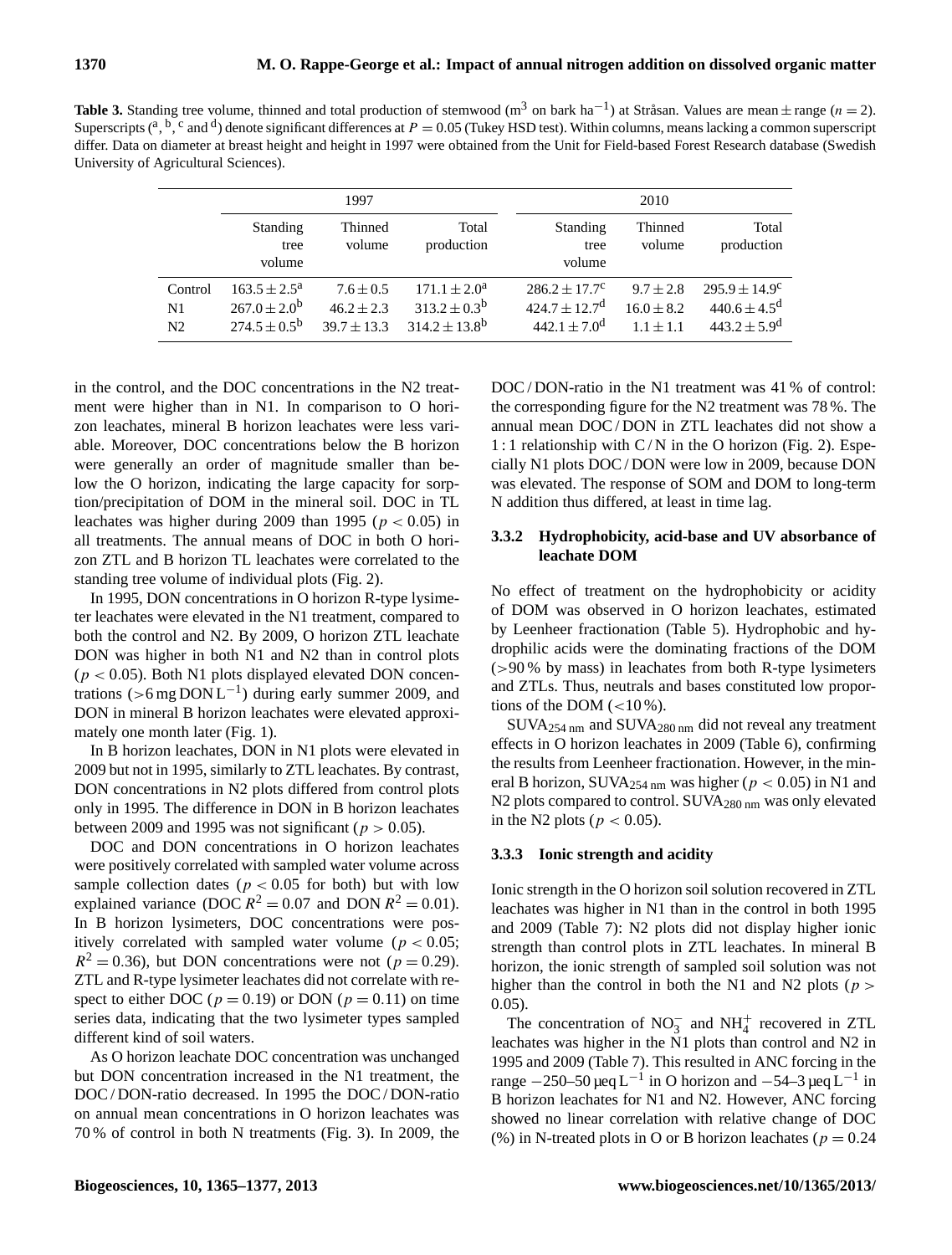**Table 4.** Means (95 % confidence intervals) of concentrations of dissolved organic carbon (DOC) and dissolved organic nitrogen (DON) in O and B horizon leachates in 1995 and 2009 at Stråsan ( $n = 24$ ). Both DOC and DON are in mg L<sup>-1</sup>. Superscripts (<sup>a</sup>, <sup>b</sup>, c and <sup>d</sup>) denote significant differences at  $P = 0.05$  (Tukey HSD). Within lysimeter type and variable, means lacking a common superscript differ. Significant interaction Treatment <sup>∗</sup> Year found for DON in ZTLs and TLs.

| Horizon  |                         | Control                   | N1                         | N <sub>2</sub>           |  |  |  |
|----------|-------------------------|---------------------------|----------------------------|--------------------------|--|--|--|
| $\Omega$ | Zero tension lysimeters |                           |                            |                          |  |  |  |
|          | <b>DOC</b>              |                           |                            |                          |  |  |  |
|          | 1995                    | $28.7 (19.1 - 43.2)^{a}$  | $29.2 (19.4 - 44.1)^a$     | $27.4 (18.2 - 41.3)^{a}$ |  |  |  |
|          | 2009                    | 41.3 $(33.5-50.9)^b$      | 55.5 $(45.1 - 68.3)^b$     | 53.0 $(43.0 - 65.4)^b$   |  |  |  |
|          | <b>DON</b>              |                           |                            |                          |  |  |  |
|          | 1995                    | $0.9(0.6-1.2)^{a}$        | 1.1 $(0.8-1.6)^{a,b}$      | $0.9(0.6-1.3)^{a}$       |  |  |  |
|          | 2009                    | $1.0 (0.7–1.4)^a$         | 3.4 $(2.4-4.9)^c$          | $1.9(1.3-2.7)^{b}$       |  |  |  |
| $\Omega$ | Rhizon lysimeters       |                           |                            |                          |  |  |  |
|          | <b>DOC</b>              |                           |                            |                          |  |  |  |
|          | 1995                    | 51.3 $(44.2 - 59.5)^a$    | 46.5 $(40.1 - 53.9)^a$     | 51.6 $(44.5-59.8)^{a}$   |  |  |  |
|          | <b>DON</b>              |                           |                            |                          |  |  |  |
|          | 1995                    | 1.1 $(0.8-1.4)^a$         | 3.1 $(2.3-4.2)^b$          | $1.3 (1.0 - 1.7)^a$      |  |  |  |
| B        | Tension lysimeters      |                           |                            |                          |  |  |  |
|          | <b>DOC</b>              |                           |                            |                          |  |  |  |
|          | 1995                    | $1.5 (1.2 - 2.0)^a$       | 2.1 $(1.6-2.7)^b$          | 3.4 $(2.7 - 4.5)^c$      |  |  |  |
|          | 2009                    | $2.3(1.7-3.1)^{b}$        | 3.3 $(2.5-4.5)^c$          | 4.7 $(3.5-6.3)^d$        |  |  |  |
|          | <b>DON</b>              |                           |                            |                          |  |  |  |
|          | 1995                    | $0.07(0.05-0.09)^{a}$     | 0.11 $(0.09-0.14)^{a,b,c}$ | 0.14 $(0.11-0.18)^{b,c}$ |  |  |  |
|          | 2009                    | $0.08(0.06 - 0.12)^{a,d}$ | $0.19(0.13 - 0.27)^{b}$    | 0.11 $(0.08-0.15)^{c,d}$ |  |  |  |



**Fig. 1.** Concentrations of dissolved organic carbon, DOC, (**a** and **c**) and dissolved organic nitrogen, DON, (**b** and **d**) in O horizon ZTL (**a** and **b**) and mineral B horizon TL (**c** and **d**) leachates during the growing season of 1995 and 2009. Both DOC and DON are in mg L<sup>-1</sup>. Note that the scales on the y-axis are logarithmic in both **(b)** and **(d)**.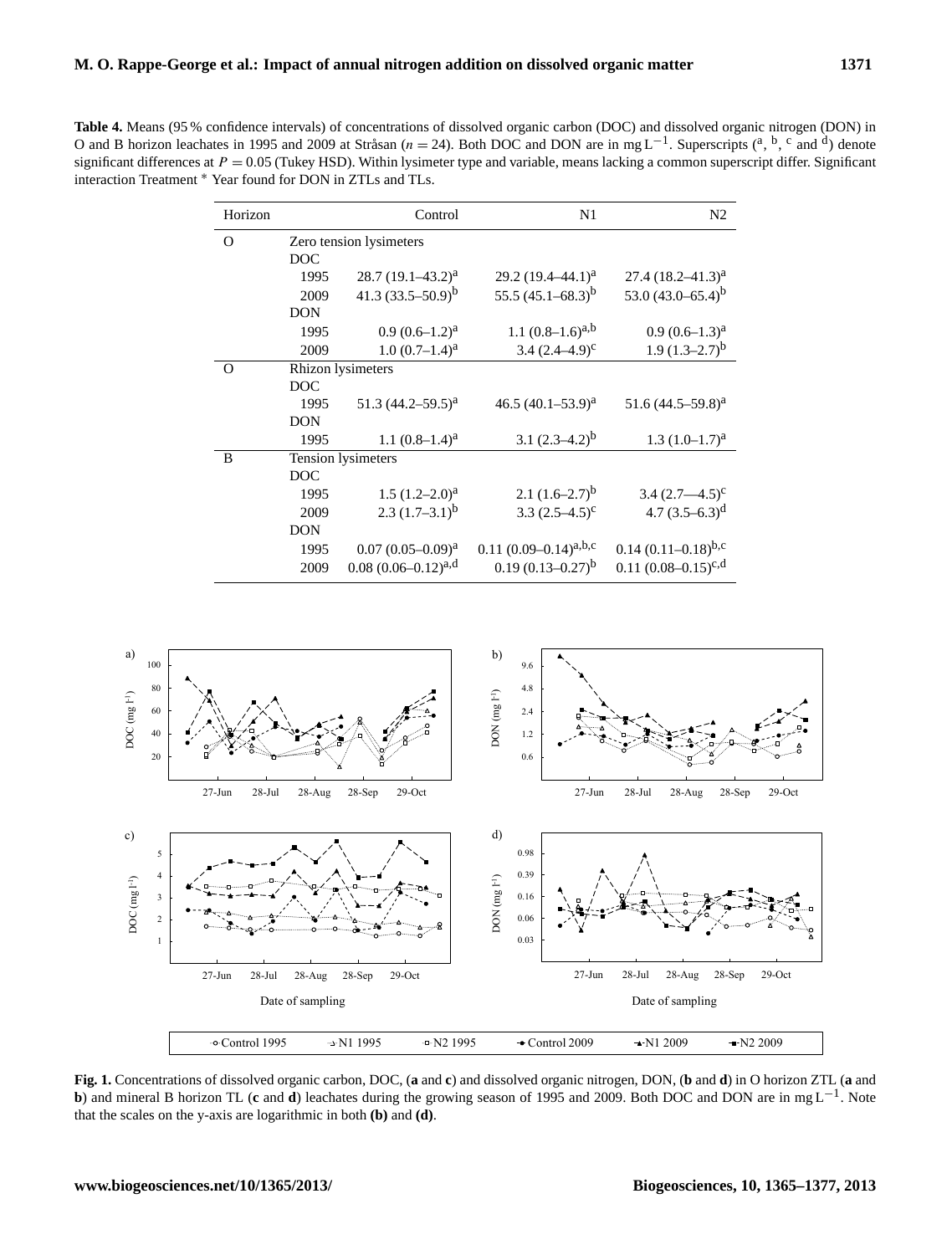Table 5. Leenheer fractionation of O horizon leachates at Stråsan experimental forest measured in 1995. Data from Zero tension lysimeters (ZTL) and rhizon lysimeters (R) are shown. Values are mean  $\pm$  95% confidence intervals ( $n = 4$ ). No effect of treatment was found at  $P = 0.05$ .

|                                    | Hydrophobic    |                                                                        | Hydrophilic                        |                                  |                                                                                                  |
|------------------------------------|----------------|------------------------------------------------------------------------|------------------------------------|----------------------------------|--------------------------------------------------------------------------------------------------|
| Lysimeter<br>Treatment             | Acids          | <b>Neutrals</b>                                                        | Acids                              | <b>Neutrals</b>                  | <b>Bases</b>                                                                                     |
| Control                            | $48.4 \pm 8.8$ | $5.9 \pm 2.2$                                                          | $37.0 \pm 4.4$                     | $4.4 \pm 2.6$                    | $4.3 \pm 1.9$                                                                                    |
| N1                                 | $48.9 \pm 8.7$ | $8.1 \pm 2.2$                                                          | $34.9 \pm 4.4$                     | $3.9 \pm 2.7$                    | $4.3 \pm 2.0$                                                                                    |
| N <sub>2</sub>                     | $45.6 \pm 9.3$ | $9.5 \pm 2.5$                                                          | $39.6 \pm 4.9$                     | $1.7 \pm 2.8$                    | $4.4 \pm 2.1$                                                                                    |
| Control                            | $58.2 \pm 5.2$ | $2.5 \pm 2.7$                                                          | $36.2 \pm 5.5$                     | $2.1 \pm 1.2$                    | $1.1 \pm 1.0$                                                                                    |
| N <sub>1</sub>                     | $60.2 \pm 6.0$ | $2.6 \pm 2.9$                                                          | $33.0 \pm 6.2$                     | $2.8 \pm 1.4$                    | $1.4 \pm 1.1$                                                                                    |
| N <sub>2</sub>                     | $55.9 \pm 5.2$ | $2.9 \pm 2.8$                                                          | $36.6 \pm 5.4$                     | $2.8 \pm 1.2$                    | $1.9 \pm 1.3$                                                                                    |
| $^{\circ}_{\circ}$<br>$\Box$<br>⊿□ |                | $DOC$ (mg $1-1$ )                                                      | 5<br>4<br>3<br>$\overline{c}$<br>1 | $\Box$<br>о<br>Δ<br>Δ<br>$\circ$ | ΔE                                                                                               |
| 100<br>300<br>200                  | 400<br>500     |                                                                        | 100                                | 200                              | 300<br>400<br>500                                                                                |
|                                    |                |                                                                        |                                    |                                  |                                                                                                  |
|                                    | ° Control 1995 | Standing tree volume $(m^{-3} \text{ ha}^{-1})$<br>$\triangle$ N1 1995 | $\text{N2}$ 1995                   |                                  | Standing tree volume $(m^{-3} \text{ ha}^{-1})$<br>$\bullet$ Control 2009<br>$\triangle$ N1 2009 |

**Fig. 2.** Annual means of dissolved organic carbon, DOC, concentration (mg L−<sup>1</sup> ) in O horizon ZTLs **(a)** and mineral B horizon TLs **(b)**, and standing tree volume (m<sup>3</sup> ha<sup>-1</sup>) at Stråsan. Standing tree volume was determined in 1997 and 2010.



**Fig. 3.** Dissolved organic carbon/dissolved organic nitrogen, DOC / DON, (mg mg<sup>-1</sup>) of annual means per plot in O horizon ZTL leachates and carbon/nitrogen, C/N, (g g<sup>-1</sup>) of O<sub>i+e+a</sub> at Stråsan.  $O_{i+e+a}$  horizon carbon and nitrogen were determined in 1996 and 2010. Drawn line is the 1 : 1 line.

and  $p = 0.35$  respectively). Significant treatment effects on pH were only present in R-type lysimeter leachates (lower pH in N1 plots). Accordingly, there was no support for acidity as a driver of DOC at Stråsan (Fig. 4).

#### **4 Discussion**

Contrary to our initial hypothesis, the concentration and the quality of DOC sampled in O horizon leachates did not change in response to long-term addition of mineral N at Stråsan experimental forest. This finding was in accordance with some lysimeter studies (Currie et al., 1996; Raastad and Mulder, 1999) but stood in contrast to others (Guggenberger, 1994; Pregitzer et al., 2004). The variability in response of DOC to N addition has not been uniformly explained. Acid/base effect of N fertilizer (Evans et al., 2008) and ecosystem-specific response of the microbial community (Waldrop and Zak, 2006) have been proposed to explain between-site differences of DOC response to N addition.

Fröberg et al. (2006) identified a positive correlation between O horizon leachate mean annual DOC concentration and aboveground biomass across a gradient of climate and primary productivity in Sweden. We observed a similar relationship in our study (Fig. 3), although we are aware of temporal pseudo-replication. The standing tree volume is a major determinant of litterfall production in Norway spruce forest stands (Saarsalmi et al., 2007), and litter is a significant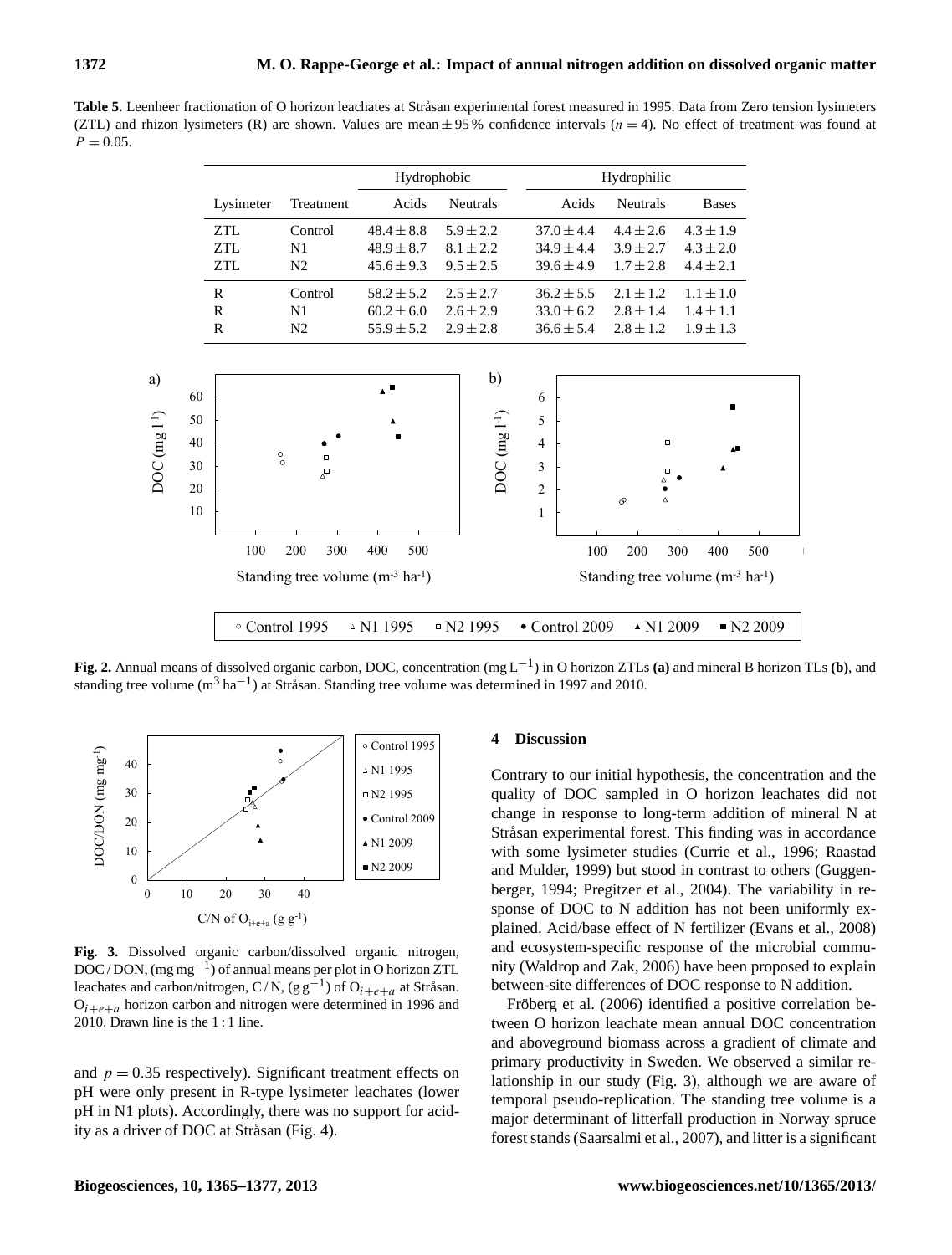Table 6. Specific UV absorbance at 254 (SUVA<sub>254 nm</sub>) and 280 nm  $(SUVA<sup>280 nm</sup>)$  at Stråsan experimental forest in O horizon and B horizon leachates. Both SUVA254 nm and SUVA280nm are in L mg<sup>-1</sup> m<sup>-1</sup>. Values are mean  $\pm$  95% confidence intervals (*n* = 24). Superscripts (<sup>a</sup>, <sup>b</sup> and <sup>c</sup>) denote significant differences at *P* = 0.05 (Tukey HSD test). Within column and soil horizon, means lacking a common superscript differ.

| Horizon  | Treatment      | $\text{SUVA}_{254 \text{ nm}}$ | $\rm SUVA_{280\,nm}$  |
|----------|----------------|--------------------------------|-----------------------|
| $\Omega$ | Control        | $4.2 \pm 0.2^{\rm a}$          | $3.1 \pm 0.2^a$       |
| Ω        | N <sub>1</sub> | $4.1 \pm 0.3^{\rm a}$          | $3.1 \pm 0.2^{\rm a}$ |
|          | N2             | $4.0 \pm 0.3^{\rm a}$          | $3.0 \pm 0.2^a$       |
| в        | Control        | $1.1 \pm 0.2^{\rm a}$          | $0.8 \pm 0.2^{\rm a}$ |
| в        | N <sub>1</sub> | $1.3 \pm 0.2^b$                | $0.9 \pm 0.2^a$       |
| R        | N2             | $1.9 \pm 0.3^c$                | $1.3 \pm 0.2^b$       |



**Fig. 4.** Change in dissolved organic carbon, DOC, by treatments N1 and N2 (change in % of annual mean of Control) in O horizon ZTLs **(a)** and mineral B horizon TLs **(b)** and acid neutralizing capacity (ANC) forcing in mueq  $L^{-1}$  (Evans et al., 2008) at Stråsan.

source of DOC in O horizon soil solution (Fröberg et al., 2005). An indirect positive effect of N addition on DOC in O horizon, through the production and subsequent decomposition of aboveground litter, thus seemed likely. The fact that year was a significant factor in our ANOVA ( $P < 0.05$ ) complemented this observation (Table 4), as well as the fact that amount of precipitation and the effective temperature sums at a nearby weather station were similar in 1995 and 2009 (see Sect. 2.1 Site description). As we did not observe treatment effects on DOC in O horizon leachates, the direct effect of N addition on DOC in O horizon at Stråsan was inhibitory per unit substrate C (soil C and litterfall production). This was corroborated by the fact that standing tree volumes and  $O_i$ and  $O_{e+a}$  horizon C stocks increased in N1 and N2, but O horizon DOC was similar in control and N-amended plots in both 1995 and 2009. The same effect was found for ZTLs and R-type lysimeters although they sampled different soil water. Data on soil water content at 0.2 and 0.5 m depth in the control and N1 plots (sampled during April–July 2012) did not indicate changes to the soil moisture sufficient to cause a concentration effect (M. O. Rappe-George, unpublished data, 2012). Moreover, there is support that water flux through the

|                          | Control                    | N1                           | N <sub>2</sub>               |  |  |  |  |
|--------------------------|----------------------------|------------------------------|------------------------------|--|--|--|--|
| Zero tension lysimeters  |                            |                              |                              |  |  |  |  |
| $NO3-N$                  |                            |                              |                              |  |  |  |  |
| 1995                     | $0.02 \pm 0.01^a$          | $1.6 \pm 0.51^{\rm b}$       | $0.35 \pm 0.10^a$            |  |  |  |  |
| 2009                     | $0.03 \pm 0.02^a$          | $3.7 \pm 0.65^{\rm b}$       | $0.11 \pm 0.09^a$            |  |  |  |  |
| $NH_4-N$                 |                            |                              |                              |  |  |  |  |
| 1995                     | $0.25 \pm 0.02^a$          | $1.8 \pm 0.83^b$             | $0.50 \pm 0.01^a$            |  |  |  |  |
| 2009                     | $0.30 \pm 0.11^a$          | $1.8 \pm 0.17^{\rm b}$       | $0.87 \pm 0.31^{\circ}$      |  |  |  |  |
| pH                       |                            |                              |                              |  |  |  |  |
| 1995                     | $4.39 \pm 0.11^a$          | $4.34 \pm 0.06^a$            | $4.31 \pm 0.12^a$            |  |  |  |  |
| 2009                     | $4.12 \pm 0.02^b$          | $3.98 \pm 0.06^b$            | $3.97 \pm 0.01^{\rm b}$      |  |  |  |  |
| <b>Ionic</b>             |                            |                              |                              |  |  |  |  |
| strength                 |                            |                              |                              |  |  |  |  |
| 1995                     | $0.06 \pm 0.01^a$          | $0.14 \pm 0.04^b$            | $0.09 \pm 0.01^{a,b}$        |  |  |  |  |
| 2009                     | $0.16 \pm 0.01^c$          | $0.38 \pm 0.05$ <sup>d</sup> | $0.24 \pm 0.09^{\text{c,d}}$ |  |  |  |  |
| <b>Rhizon</b> lysimeters |                            |                              |                              |  |  |  |  |
| $NO3-N$                  |                            |                              |                              |  |  |  |  |
| 1995                     | $< 0.01 \pm 0.01^a$        | $4.3 \pm 2.0^{\circ}$        | $0.11 \pm 0.01^a$            |  |  |  |  |
| $NH4-N$                  |                            |                              |                              |  |  |  |  |
| 1995                     | $0.06 \pm 0.01^a$          | $1.6 \pm 1.3^{\rm a}$        | $0.21 \pm 0.03^a$            |  |  |  |  |
| pH                       |                            |                              |                              |  |  |  |  |
| 1995                     | $4.07 \pm 0.03^{\text{a}}$ | $3.83 \pm 0.03^b$            | $3.93 \pm 0.01^a$            |  |  |  |  |
| Ionic                    |                            |                              |                              |  |  |  |  |
| strength                 |                            |                              |                              |  |  |  |  |
| 1995                     | $0.07 \pm 0.02^a$          | $0.22 \pm 0.08^a$            | $0.08 \pm 0.02^a$            |  |  |  |  |
| Tension lysimeters       |                            |                              |                              |  |  |  |  |
| $NO3-N$                  |                            |                              |                              |  |  |  |  |
| 1995                     | $< 0.01 \pm 0.01^a$        | $0.20 \pm 0.07^a$            | $< 0.01 \pm 0.01^a$          |  |  |  |  |
| 2009                     | $0.01 \pm 0.01^a$          | $0.47 \pm 0.28$ <sup>a</sup> | $0.01 \pm 0.01^a$            |  |  |  |  |
| $NH4-N$                  |                            |                              |                              |  |  |  |  |
| 1995                     | $0.01 \pm 0.01^a$          | $0.01 \pm 0.01^a$            | $0.01 \pm 0.01^a$            |  |  |  |  |
| 2009                     | $0.01 \pm 0.01^a$          | $< 0.01 \pm 0.01^a$          | $< 0.01 \pm 0.01^a$          |  |  |  |  |
| pH                       |                            |                              |                              |  |  |  |  |
| 2009                     | $5.35 \pm 0.05^{\rm a}$    | $5.36 \pm 0.14^a$            | $4.94 \pm 0.01^a$            |  |  |  |  |
| Ionic                    |                            |                              |                              |  |  |  |  |
| strength                 |                            |                              |                              |  |  |  |  |
| 2009                     | $0.16 \pm 0.05^a$          | $0.23 \pm 0.03^a$            | $0.23 \pm 0.01^a$            |  |  |  |  |

soil does not greatly affect DOC concentration, even at high rates (Fröberg et al., 2006; Kalbitz et al., 2007; Schmidt et al., 2010).

In accordance with our hypothesis regarding DOC concentration in mineral B horizon, DOC approximately doubled in both sampling years in response to both N treatments, N1 and N2. These findings were in accordance with other reports on the effects of N addition on mineral horizon DOC across a range of ecosystem types (Guggenberger, 1994; Pregitzer et al., 2004). As there were no treatment effects in O horizon leachates, the increased DOC in mineral soil requires an explanation other than increased leaching of DOC from the overlying O horizon. We found no support that changes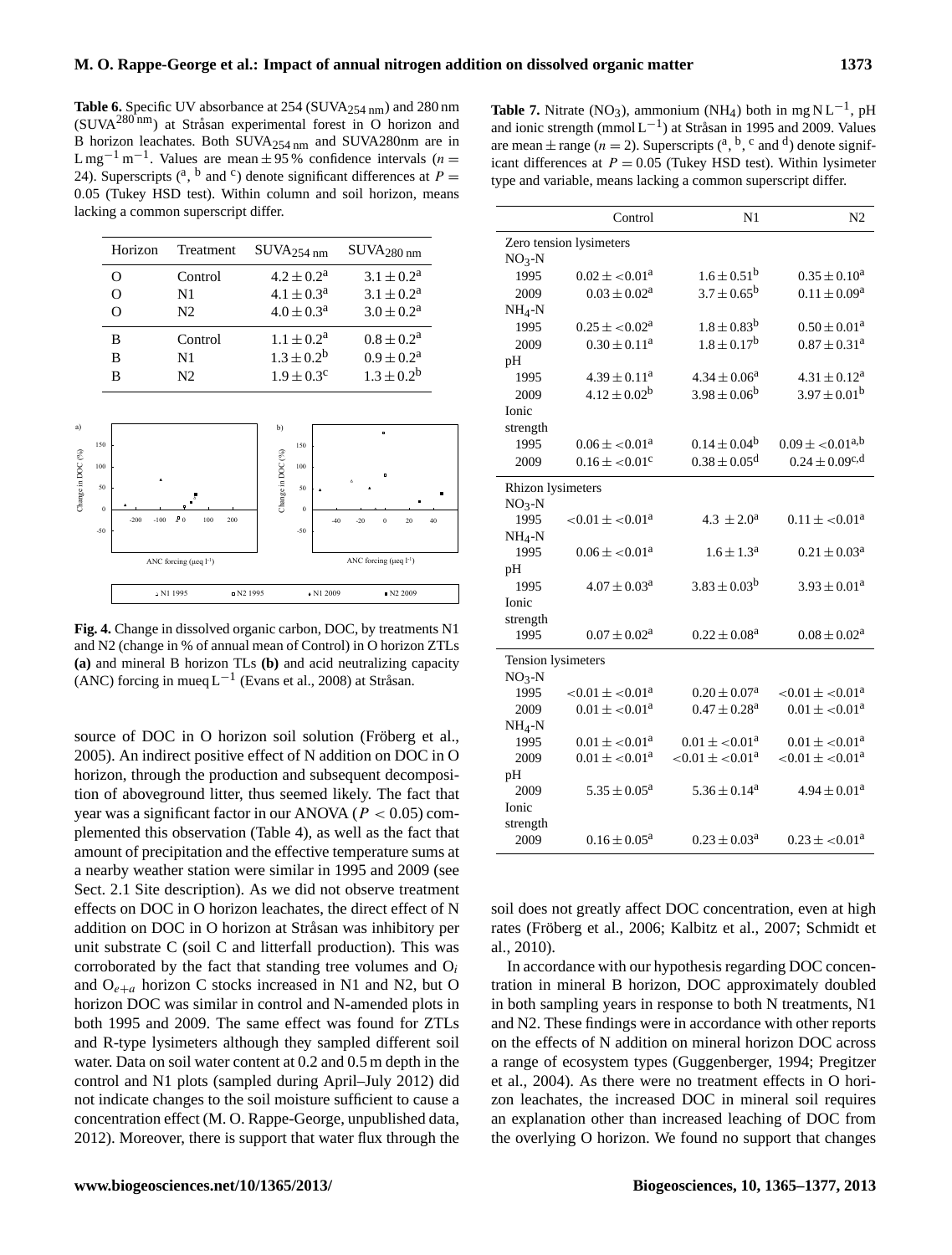to acidity or ionic strength explained the increase in DOC concentration in the N-treated plots (Table 7). A decrease in either ANC forcing or ionic strength would have been needed. Ionic strength increased slightly in N1 and N2 plots, but the effect was not significant ( $p = 0.27$ ). The seasonal means of DOC appeared to correlate with the standing tree volume also in B horizon leachates (Fig. 3). A larger standing tree biomass was likely to have increased root biomass (Cairns et al., 1997) and thus litter input to mineral soil via root litter and/or rhizodeposition. The treatment effects on DOC in mineral soil could take on three possible explanations, alone or in combination. First, it is possible that elevated DOC with a higher SUVA at 254 and 280 nm in mineral soil solution originated directly from the decomposition of a larger amount of root litter. However, sorption of DOC to mineral phase favors sorption of DOC with an aromatic structure (Kaiser and Guggenberger, 2000). Additionally, increased production of DOC from decomposition of root litter could over extended periods of time saturate the mineral phase, leading to less efficient sorption (Guggenberger and Kaiser, 2003) and manifest as increased DOC. Second, the increased root litter/exudates could act with a priming effect on SOM in the mineral B horizon. Root litter/rhizodeposition might be a relatively easily available C source that stimulated decomposition of old SOM found in the mineral soil (Kuzyakov, 2002), resulting in increased DOC. As SUVA (at both 254 and 280 nm) in mineral B horizon leachates increased in the fertilized plots, sampled DOM likely contained more aromatic moieties (Dilling and Kaiser, 2002). These compounds are important for long-term sorptive preservation of OM in mineral soil (Kaiser and Guggenberger, 2000). Third, addition of mineral N to hardwood forests in Michigan, USA, induced suppression of the extracellular enzymes phenol oxidase and peroxidase with a concomitant increase in DOC and abundance of soluble phenolics (Waldrop and Zak, 2006). The elevated DOC concentrations in B horizon TLs leachates could have consequences for water quality as DOC is known to be a transporter of several metals and radionuclides (Tyler, 1981; Marley et al., 1993).

In O horizon, R-type lysimeter leachate DON was elevated in the N1 plots in 1995. In contrast, elevated DON in the Namended plots was observed in ZTL leachates only in 2009. McDowell et al. (1998) report increased soil water DON flux by a factor of two beneath the forest floor in a N-amended Pine forest stand in Massachusetts, USA. DON in O horizon soil solution at Stråsan increased in response to N addition up to a factor of four (N1 plots in O horizon 2009). Both N1 plots at Stråsan displayed elevated DON concentrations (in excess of 6 mg  $\text{DOM L}^{-1}$ ) during early summer 2009; elevated DON concentrations in early summer were not apparent in 1995 (Fig. 1). The first sampling in 2009 took place 27 days after the application of ammonium nitrate. Seasonality of DON with high concentrations during early summer is reported for a coniferous forest (McDowell et al., 1998) and a grassland altitudinal gradient (Farrell et al., 2011). Stråsan represented a highly N-limited ecosystem at the beginning of N treatments in 1967 (Tamm et al., 1974). The internal cycling of N, determined as net-mineralization, at Stråsan increased by a factor of ten in N1 plots by 1996 (Andersson et al., 2001), and these conditions appeared to have been exacerbated in the N1 plots by 2010 with  $NO_3^-$  as a major N species in O horizon leachates (Table 7). This indicates a move towards N saturation in the N1 plots. Although N addition was terminated in the N2 treatment by 1991, DON was not elevated in 1995, but it was in 2009.

DON in mineral B horizon leachates was elevated in N2 plots in 1995 and in N1 plots in 2009. By 2009, DON in N2 plots in mineral soil leachates was still elevated but did not differ significantly from the control: thus DON in mineral soil leachates appeared to be driven by the continuous supply of mineral N. Both N2 (in 1995) and N1 (in 2009) approximately doubled DON in mineral B horizon. In a study by Pregitzer et al. (2004), DON leaching from mineral soil increased by a factor of six in response to eight years of N addition in a North American deciduous forest, although the sites in this study were possibly not N limited  $(C/N)$  in  $O_{e+a}$  ranging 17–21). Mineral soil DON in the N1 plots were elevated in the middle of summer 2009, approximately one month after DON concentrations peaked in the above-lying O horizon, suggesting that O horizon ZTL is indicative of DON fluxes from O horizon into the mineral soil.

The dynamics of  $C/N$  stochiometry differed between solid and dissolved organic matter: the DOC/DON in O horizon was more responsive to long-term addition of mineral N and termination of N addition than C / N of O horizon SOM (Fig. 2). Moreover, the annual mean DOC / DON-ratio in the N treatments showed contrasting temporal patterns in O horizon ZTL leachates. The decrease in DOC / DON of N1 plots between 1995 and 2009, as well as increased  $NO_3^-$ , corroborates development towards N saturation. Although O horizon DON was elevated in the N2 treatment in 2009 compared to control, the DOC / DON of N2 approached control levels in 2009, indicating recovery from long-term N addition.

The results we present here also demonstrate that longterm N addition to a boreal forest sequestered C (only stemwood and  $O_{i+e+a}$  horizon C considered) at rates of  $38.2 \pm 4.0$  (N1 in 2010) and  $32.3 \pm 1.1$  kg C ha<sup>-1</sup> yr<sup>-1</sup> per added kg N ha<sup>-1</sup> yr<sup>-1</sup> (N2 in 1997). These estimates, although conservative, are in the interval 20–40 kg C ha<sup>-1</sup> yr<sup>-1</sup> per kg N ha<sup>-1</sup> yr<sup>-1</sup> reported by de Vries et al. (2009) across non-N-saturated European forests. Increased soil C in  $O_{i+e+a}$  horizon contributed a little less than half of this sequestered C, ranging 38–53 % over both N treatments and years. This was caused by increased production of litter and unchanged, or even decreased, per unit substrate, DOC. Moreover, respiration rates from O horizon material were suppressed in the N-treated plots at Stråsan in an incubation study (Sjöberg et al., 2003). The effect of long-term N addition on mineral soil C balance was unclear as the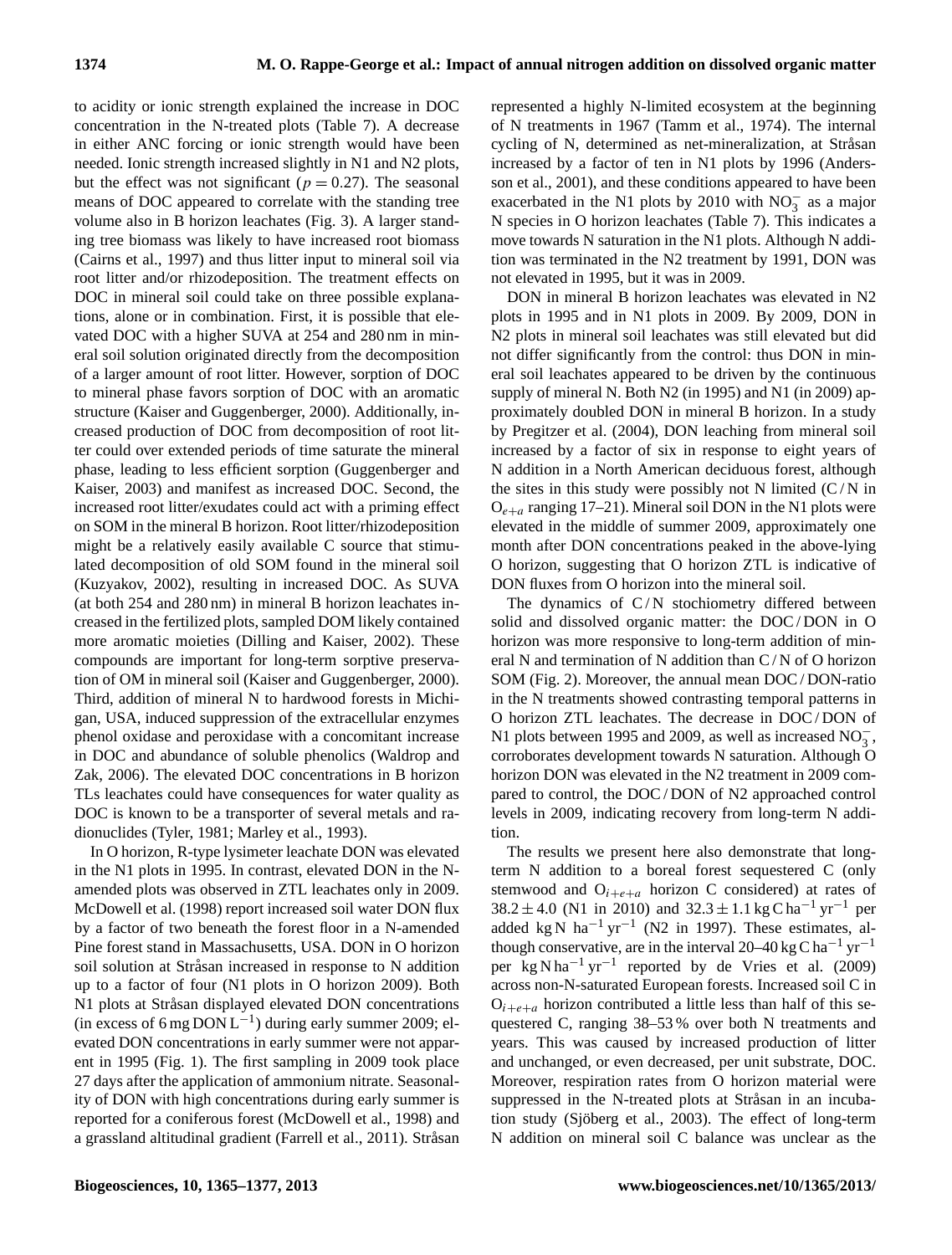source of the increased DOC in N-amended plots could not be fully determined. This is a matter in need of further research. The N2 treatment had elevated mineral B horizon DOC nineteen years after termination of N addition. This indicates that recovery from heavy N addition may be very slow even at sites originally strongly N limited: a finding with implications for the effect of N deposition on C balance of terrestrial ecosystems. Generally, mycorrhizal abundance decreases in response to  $N$  addition (Högberg et al., 2003; Treseder, 2004). Thus, changes to the soil microbial community composition and its function were likely in the N1 and N2 treatments. Detailed studies of the regulating function of soil biology on C and N cycling at Stråsan are needed to improve our understanding of these systems in the context of biogeochemical cycles and global change, e.g. terrestrial C balances and anthropogenic N deposition.

# **5 Conclusions**

The effect of long-term addition of N on O horizon DOC concentration is a balance between direct and indirect effects. We present support for a positive influence of litterfall production on DOC in O horizon at Stråsan. There is no direct positive effect of long-term N addition on O horizon DOC: on the contrary, a negative effect per unit substrate C (soil C and litterfall production) is shown. This brings about an enhanced C sequestration in forest floor O horizon. Elevated O horizon DON and  $NO_3^-$  in the ongoing N treatment, N1, indicates development towards N saturation. DON in O horizon leachate is elevated nineteen years after termination of N addition, although the DOC / DON approaches DOC / DON of control.

Long-term N addition approximately doubles leachate concentration of DOC and DON in mineral B horizon at Stråsan. This could have consequences for water quality as DOC is known to be a transporter of several metals and radionuclides. Nineteen years after termination of N addition, DON returns to control levels, but DOC remains elevated. These effects appear not to be driven by acidity but rather by biology. Increased DOC in both the ongoing and terminated N treatment are likely the result of decomposition of a larger amount of root litter, either directly producing DOC or indirectly via priming of old SOM, and/or a suppression of extracellular oxidative enzymes. Future work at Stråsan should aim to link changes to soil C and N cycling with detailed studies of soil biology, addressing processes in both O and mineral B horizon explicitly.

*Acknowledgements.* This work was supported by the FoMa Acidification Program of the Swedish University of Agricultural Sciences, SLU. The SLU Small Fund contributed to financial support. We gratefully acknowledge the contribution from Mikael Andersson, SLU, to the statistical analysis. Mona N. Högberg, SLU, assisted in acquisition of estimates of tree stand volumes in 2010. Three anonymous referees offered suggestions that improved the clarity and usefulness of this paper.

Edited by: J. W. Erisman

# **References**

- Andersson, P., Berggren, D., and Johnsson, L.: 30 Years of N Fertilisation in a Forest Ecosystem – The Fate of Added N and Effects on N Fluxes, Water Air Soil. Poll., 130, 637–642, 2001.
- Andersson, P., Berggren, D., and Nilsson, I.: Indices for nitrogen status and nitrate leaching from Norway spruce (Picea abies (L.) Karst.) stands in Sweden, Forest Ecol. Manag., 157, 39–53, 2002.
- Beier, C. and Hansen, K.: Evaluation of porous cup soil-water samplers under controlled field conditions: comparison of ceramic and PTFE cups, J. Soil Sci., 43, 261–271, 1992.
- Berg, B. and Matzner, E.: Effect of N deposition on decomposition of plant litter and soil organic matter in forest systems, Environ. Rev., 5, 1–25, 1997.
- Berggren Kleja, D., Andersson, P., Berden, M., Johnsson, L., Nils- ´ son, I., and Bergkvist, B.: Effekter av tillfört kväve på mobilisering, sammansättning och dynamik av löst organiskt material i en podsol [In Swedish], Effects of added nitrogen on mobilization, composition and dynamics of dissolved organic matter in a podzol, Report to the Swedish Environmental protection Agency, Department of Soil Sciences, Swedish University of Agricultural Sciences, Uppsala, 1998.
- Boudot, J. P., Bel, H., Brahim, A., Steiman, R., and Seigle-Murandi, F.: Biodegradation of synthetic organo-metallic complexes of iron and aluminium with selected metal to carbon ratios, Soil Biol. Biochem., 21, 961–966, 1989.
- Brandel, G.: Volume functions for individual trees, Scots pine (Pinus sylvestris), Norway spruce (Picea abies) and birch (Betula pendula & Betula pubescens), Department of Forest Yield Research, Garpenberg, 72 pp., 1990.
- Cairns, M. A., Brown, S., Helmer, E. H., and Baumgardner, G. A.: Root biomass allocation in the world's upland forests, Oecologia, 111, 1–11, 1997.
- Callesen, I., Liski, J., Raulund-Rasmussen, K., Olsson, M. T., Tau-Strand, L., Vesterdal, L., and Westman, C. J.: Soil carbon stores in Nordic well-drained forest soils–relationships with climate and texture class, Glob. Change Biol., 9, 358–370, 2003.
- Currie, W., Aber, J., McDowell, W., Boone, R., and Magill, A.: Vertical transport of dissolved organic C and N under long-term N amendments in pine and hardwood forests, Biogeochemistry, 35, 471–505, 1996.
- de Vries, W., Solberg, S., Dobbertin, M., Sterba, H., Laubhann, D., van Oijen, M., Evans, C., Gundersen, P., Kros, J., Wamelink, G. W. W., Reinds, G. J., and Sutton, M. A.: The impact of nitrogen deposition on carbon sequestration by European forests and heathlands, Forest Ecol. Manag., 258, 1814–1823, 2009.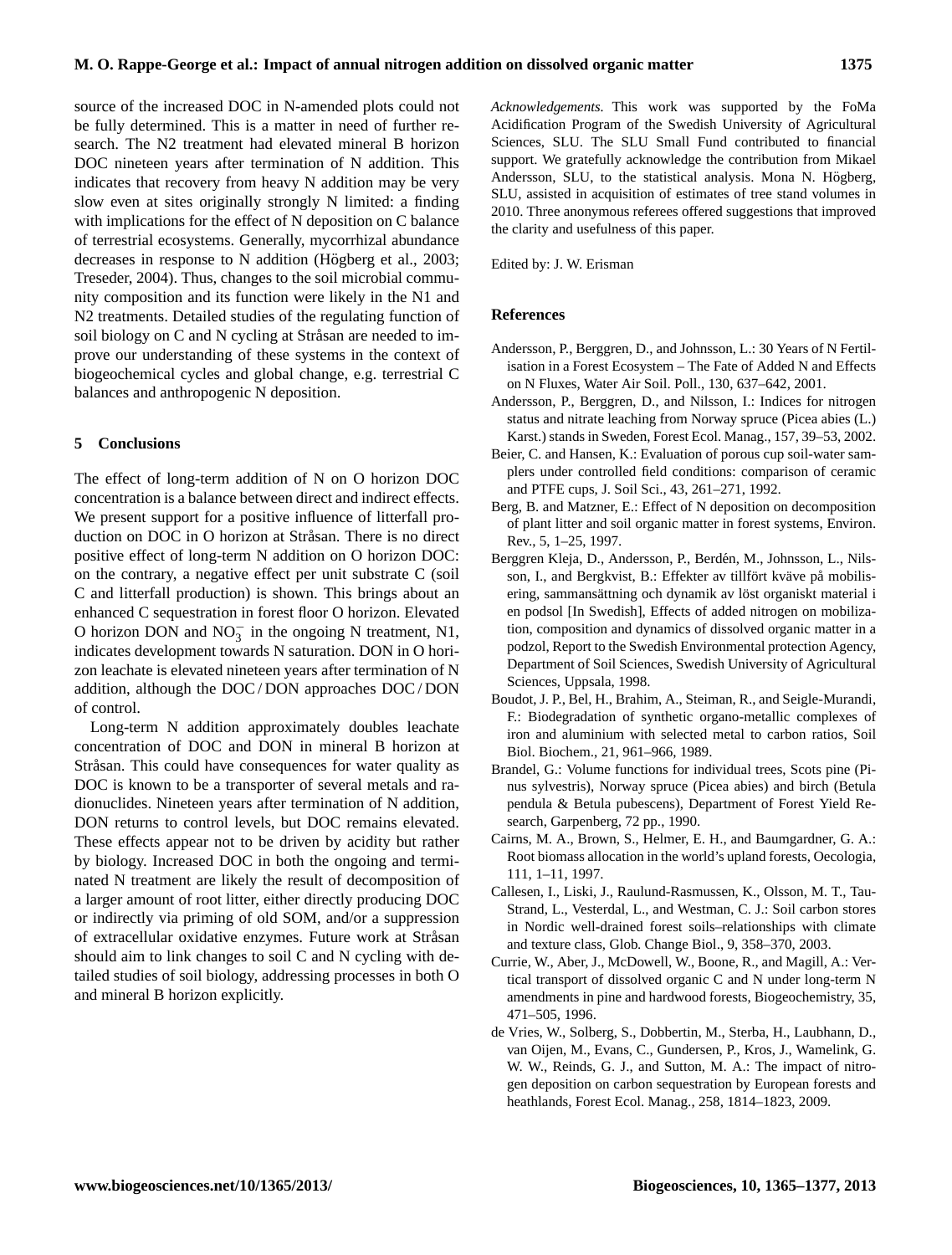- Dilling, J. and Kaiser, K.: Estimation of the hydrophobic fraction of dissolved organic matter in water samples using UV photometry, Water Res., 36, 5037–5044, 2002.
- Evans, C., Goodale, C., Caporn, S., Dise, N., Emmett, B., Fernandez, I., Field, C., Findlay, S., Lovett, G., Meesenburg, H., Moldan, F., and Sheppard, L.: Does elevated nitrogen deposition or ecosystem recovery from acidification drive increased dissolved organic carbon loss from upland soil? A review of evidence from field nitrogen addition experiments, Biogeochemistry, 91, 13–35, 2008.
- Farrell, M., Hill, P. W., Farrar, J., Bardgett, R. D., and Jones, D. L.: Seasonal variation in soluble soil carbon and nitrogen across a grassland productivity gradient, Soil Biol. Biochem., 43, 835– 844, 2011.
- Fog, K.: The effect of added nitrogen on the rate of decomposition of organic matter, Biol. Rev., 63, 433–462, 1988.
- Fröberg, M., Kleja, D. B., Bergkvist, B., Tipping, E., and Mulder, J.: Dissolved Organic Carbon Leaching from a Coniferous Forest Floor: A Field Manipulation Experiment, Biogeochemistry, 75, 271–287, 2005.
- Fröberg, M., Berggren, D., Bergkvist, B., Bryant, C., and Mulder, J.: Concentration and Fluxes of Dissolved Organic Carbon (DOC) in Three Norway Spruce Stands along a Climatic Gradient in Sweden, Biogeochemistry, 77, 1–23, 2006.
- Galloway, J. N., Dentener, F. J., Capone, D. G., Boyer, E. W., Howarth, R. W., Seitzinger, S. P., Asner, G. P., Cleveland, C. C., Green, P. A., Holland, E. A., Karl, D. M., Michaels, A. F., Porter, J. H., Townsend, A. R., and Vöosmarty, C. J.: Nitrogen Cycles: Past, Present, and Future, Biogeochemistry, 70, 153–226, 2004.
- Guggenberger, G.: Acidification effects on dissolved organic matter mobility in spruce forest ecosystems, Environ. Int., 20, 31–41, 1994.
- Guggenberger, G. and Kaiser, K.: Dissolved organic matter in soil: challenging the paradigm of sorptive preservation, Geoderma, 113, 293–310, 2003.
- Guggenberger, G., Zech, W., and Schulten, H.-R.: Formation and mobilization pathways of dissolved organic matter: evidence from chemical structural studies of organic matter fractions in acid forest floor solutions, Org. Geochem., 21, 51–66, 1994.
- Gundersen, P., Emmett, B. A., Kjønaas, O. J., Koopmans, C. J., and Tietema, A.: Impact of nitrogen deposition on nitrogen cycling in forests: a synthesis of NITREX data, Forest Ecol. Manag., 101, 37–55, 1998.
- Högberg, M. N., Erland, B., Nordgren, A., Arnebrant, K., and Högberg, P.: Contrasting Effects of Nitrogen Availability on Plant Carbon Supply to Mycorrhizal Fungi and Saprotrophs: A Hypothesis Based on Field Observations in Boreal Forest, New Phytol., 160, 225–238, 2003.
- Kaiser, K. and Guggenberger, G.: The role of DOM sorption to mineral surfaces in the preservation of organic matter in soils, Org. Geochem., 31, 711–725, 2000.
- Kalbitz, K., Solinger, S., Park, J.-H., Michalzik, B., and Matzner, E.: Controls on the Dynamics of Dissolved Organic Matter in Soils: A Review, Soil Sci., 165, 277–304, 2000.
- Kalbitz, K., Meyer, A., Yang, R., and Gerstberger, P.: Response of dissolved organic matter in the forest floor to long-term manipulation of litter and throughfall inputs, Biogeochemistry, 86, 301– 318, 2007.
- Kleja, D., Svensson, M., Majdi, H., Jansson, P.-E., Langvall, O., Bergkvist, B., Johansson, M.-B., Weslien, P., Truusb, L., Lindroth, A., and  $\AA$ gren, G.: Pools and fluxes of carbon in three Norway spruce ecosystems along a climatic gradient in Sweden, Biogeochemistry, 89, 7–25, 2008.
- Knorr, M., Frey, S. D., and Curtis, P. S.: Nitrogen Additions and Litter Decomposition: A Meta-Analysis, Ecology, 86, 3252–3257, 2005.
- Kuzyakov, Y.: Review: Factors affecting rhizosphere priming effects, J. Plant Nutr. Soil Sci., 165, 382–396, 2002.
- Leenheer, J. A.: Comprehensive approach to preparative isolation and fractionation of dissolved organic carbon from natural waters and wastewaters, Environ. Sci. Technol., 15, 578–587, 1981.
- Marley, N. A., Gaffney, J. S., Oriandini, K. A., and Cunningham, M. M.: Evidence for radionuclide transport and mobilization in a shallow, sandy aquifer, Environ. Sci. Technol., 27, 2456–2461, 1993.
- McDowell, W. H., Currie, W. S., Aber, J. D., and Yano, Y.: Effects of chronic nitrogen amendments on production of dissolved organic carbon and nitrogen in forest soils, Water Air Soil. Poll., 105, 175–182, 1998.
- Park, J.-H., Kalbitz, K., and Matzner, E.: Resource control on the production of dissolved organic carbon and nitrogen in a deciduous forest floor, Soil Biol. Biochem., 34, 813–822, 2002.
- Pihl Karlsson, G., Akselsson, C., Hellsten, S., and Karlsson, P. E.: Reduced European emissions of S and N – Effects on air concentrations, deposition and soil water chemistry in Swedish forests, Environ. Pollut., 159, 3571–3582, 2011.
- Pregitzer, K., Zak, D., Burton, A., Ashby, J., and MacDonald, N.: Chronic nitrate additions dramatically increase the export of carbon and nitrogen from northern hardwood ecosystems, Biogeochemistry, 68, 179–197, 2004.
- Raastad, I. A. and Mulder, J.: Dissoved organic matter (DOM) in acid forest soils at Gårdsjön (Sweden): natural variabilities and effects of increased input of nitrogen and of reversal of acidification, Water Air Soil Poll., 114, 199–219, 1999.
- Saarsalmi, A., Starr, M., Hokkanen, T., Ukonmaanaho, L., Kukkola, M., Nöjd, P., and Sievänen, R.: Predicting annual canopy litterfall production for Norway spruce (Picea abies (L.) Karst.) stands, Forest Ecol. Manag., 242, 578–586, 2007.
- Schlesinger, W. H.: Carbon Balance in Terrestrial Detritus, Annu. Rev. Ecol. Syst., 8, 51–81, 1977.
- Schmidt, B. H. M., Wang, C.-P., Chang, S.-C., and Matzner, E.: High precipitation causes large fluxes of dissolved organic carbon and nitrogen in a subtropical montane Chamaecyparis forest in Taiwan, Biogeochemistry, 101, 243–256, 2010.
- Sinsabaugh, R. L., Zak, D. R., Gallo, M., Lauber, C., and Amonette, R.: Nitrogen deposition and dissolved organic carbon production in northern temperate forests, Soil Biol. Biochem., 36, 1509–1515, 2004.
- Sjöberg, G., Bergkvist, B., Berggren, D., and Nilsson, S. I.: Longterm N addition effects on the C mineralization and DOC production in mor humus under spruce, Soil Biol. Biochem., 35, 1305–1315, 2003.
- Tamm, C.-O., Aronsson, A., and Burgtorf, H.: The optimum nutrition experiment Stråsan, A brief description of an experiment in a young stand of Norway spruce (*Picea abies* Karst.), Department of Forest Ecology and Forest Soils, Stockholm, 1974.